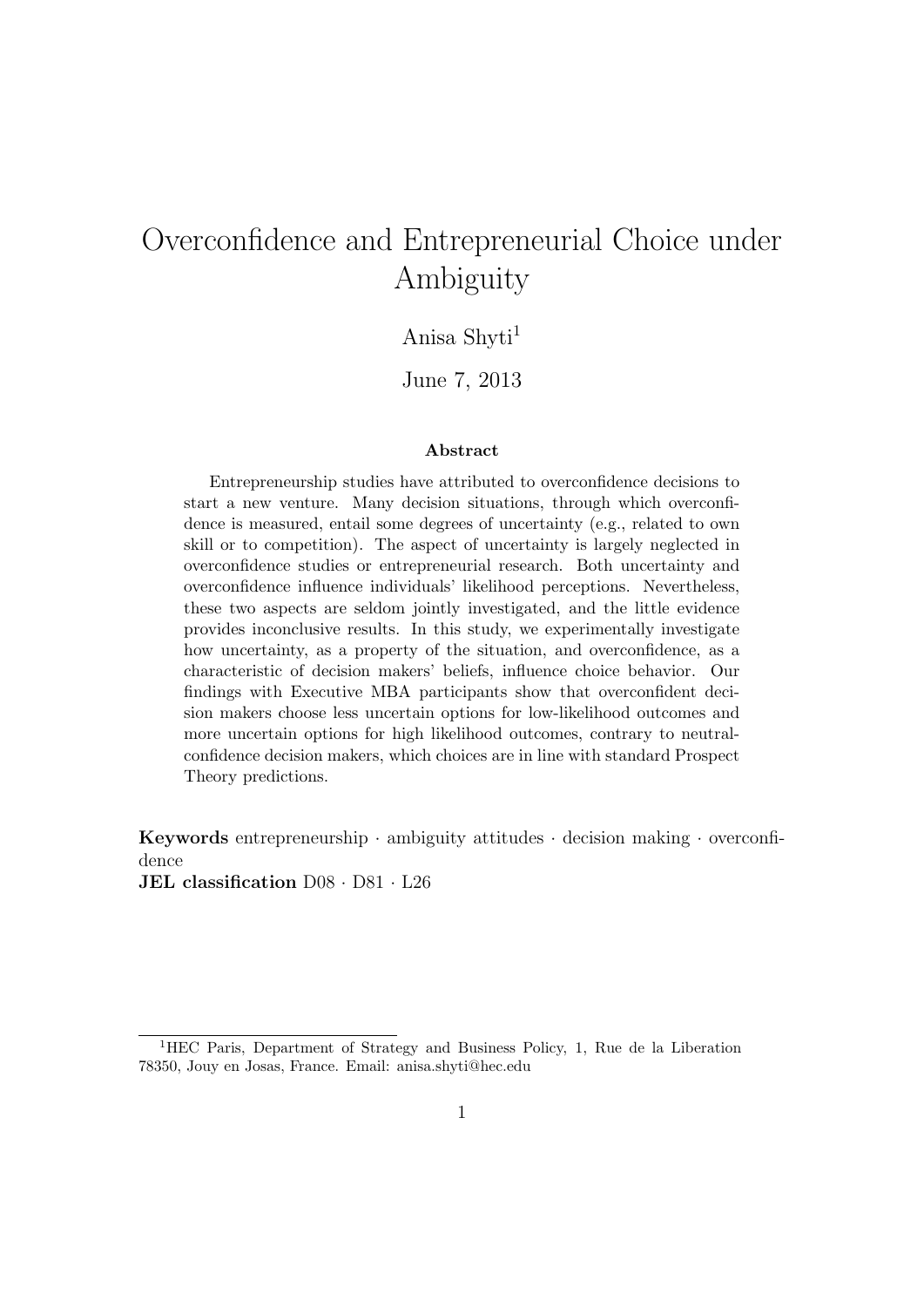## 1 Introduction

Entrepreneurship research attributes to overconfidence puzzling or suboptimal entrepreneurial decisions as excess entry in Koellinger et al. (2007) or perseverance in loss situations in Åstebro et al.  $(2007)$  (see also Burmeister and Schade  $(2007)$ ; Schade and Burmeister (2009). Entrepreneurial entry is commonly short lived – half of new businesses fail within 2 years, and  $67\%$  fail or change ownership within 4 years from inception (Headd, 2003). Persistence in entrepreneurs may also not pay - 75% of entrepreneurs would be better off as wage earners and, overall, entrepreneurship reduces lifetime earnings by 35% (Hamilton, 2000). Cooper et al. (1988) were the first to ignite a debate on entrepreneurial overconfidence, showing that a majority of entrepreneurs tend to overestimate their chances of success compared to their peers. Yet, most entrepreneurial decisions, including starting a business, are naturally exposed to uncertainty inherent the venture. Although entrepreneurship scholars recognize the importance of uncertainty in entrepreneurial decision making, aspects of uncertainty itself are mostly neglected in past studies.

Both overconfidence and ambiguity are complex phenomena. Fischhoff et al. (1977) show that people have excessive confidence in their knowledge and are ready to bet on it, accepting bets with negative expected value. Individuals can be overconfident in estimating their chances of success in competitions (Camerer and Lovallo, 1999), their performance in a given task, and their skills compared to others (Moore and Healy, 2008). Complexities of addressing individuals' overconfidence in real world matters are related to the fact that useful information to attest to overconfident decision making is available only in hindsight. There are many examples in history, on how choices that seemed overconfident and unrealistic at first, gave rise to incredible innovations and great economic returns afterwords<sup>1</sup>. In many studies, experimental tasks used to measure overconfidence

<sup>1</sup>"Radio has no future" – quote attributed to Lord Kelvin, Physicist and President of the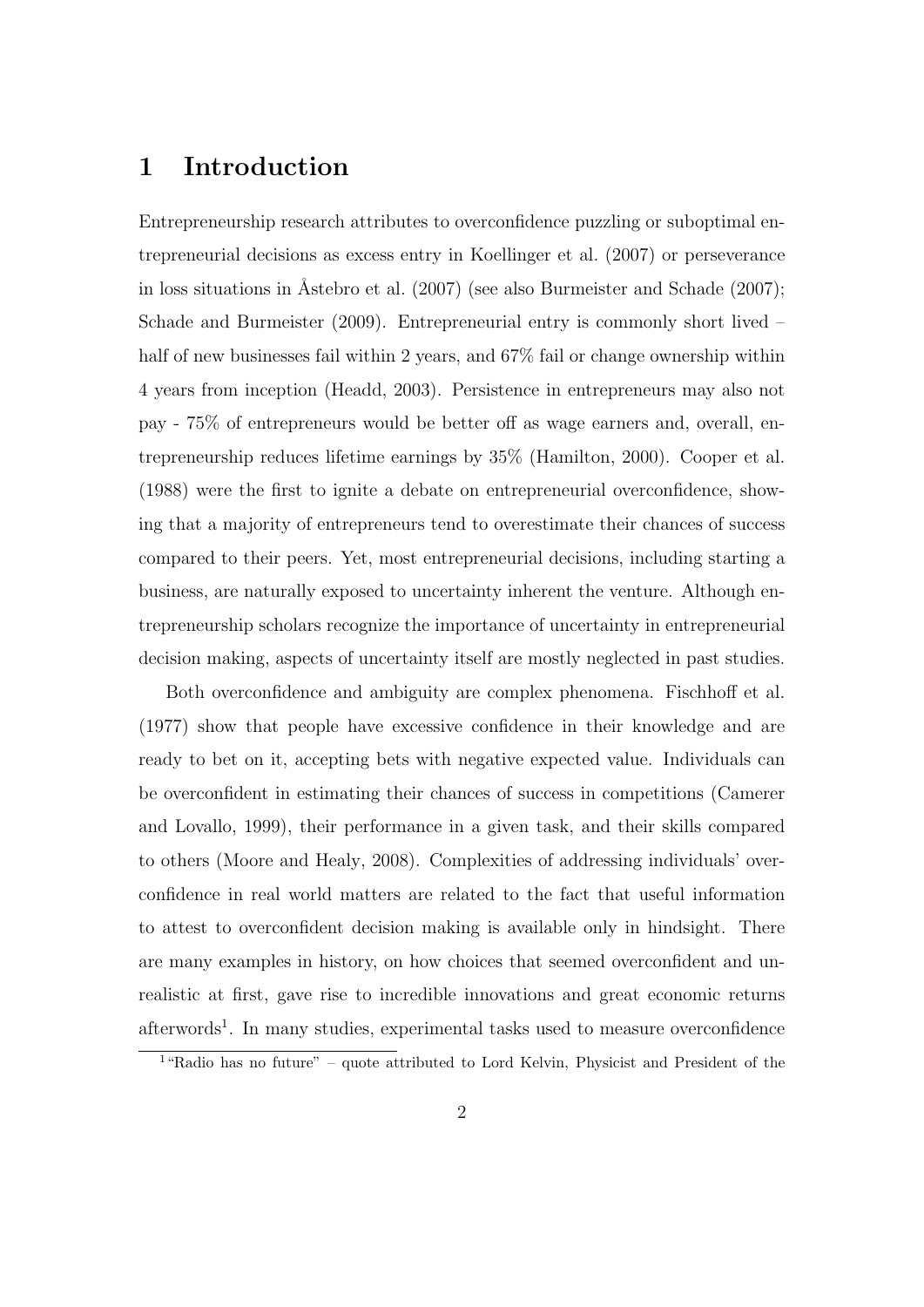require a decision under conditions of uncertainty, as betting on one's future performance. In this case, uncertainty has an endogenous source, which is the decision maker's skill. Uncertainty may also originate from exogenous sources related to a specific environment, e.g., market performance of an index, financial performance of a company, price of oil, competitors, and so on.

It could be sensible for a decision maker to act on a positive belief about future performance, but the "rationality" of this decision is available only after the consequences have materialized. From this perspective, overconfidence could be an antecedent of action, i.e., start a new venture. An omnipresent dimension of uncertainty characterizes most new venture decisions: probability distributions of outcomes are not clearly defined. Blavatskyy (2009) and Grieco and Hogarth (2009) are among the first studies that jointly consider overconfidence and ambiguity. Although both studies contribute to an interesting topic about overconfidence and ambiguity preferences in decision making, their results are inconclusive. Notwithstanding, the aspect of ambiguity seems to be under-investigated in current entrepreneurship research.

Uncertainty, the other dimension of interest in our study, is quintessentially complex. It is defined as a situation where the probability distribution of outcomes is unknown, compared to situations of risk, where probabilities are given. Business decisions seldom rely on given probabilities. The importance of uncertainty in entrepreneurial activity was understood since Knight (1921), who suggested that entrepreneurs are rewarded for bearing uncertainty rather than risk. Ellsberg (1961) showed that individuals prefer risks (known probabilities) to uncertainties (unknown probabilities), and dubbed this phenomenon ambiguity aversion, also known as Ellsberg's Paradox. Past experimental evidence shows that individuals'

Royal Society, 1897. In the same year, Guglielmo Marconi, Italian inventor and entrepreneur, founded the The Wireless Telegraph & Signal Company in Britain, and contributed in making radio a commercial success.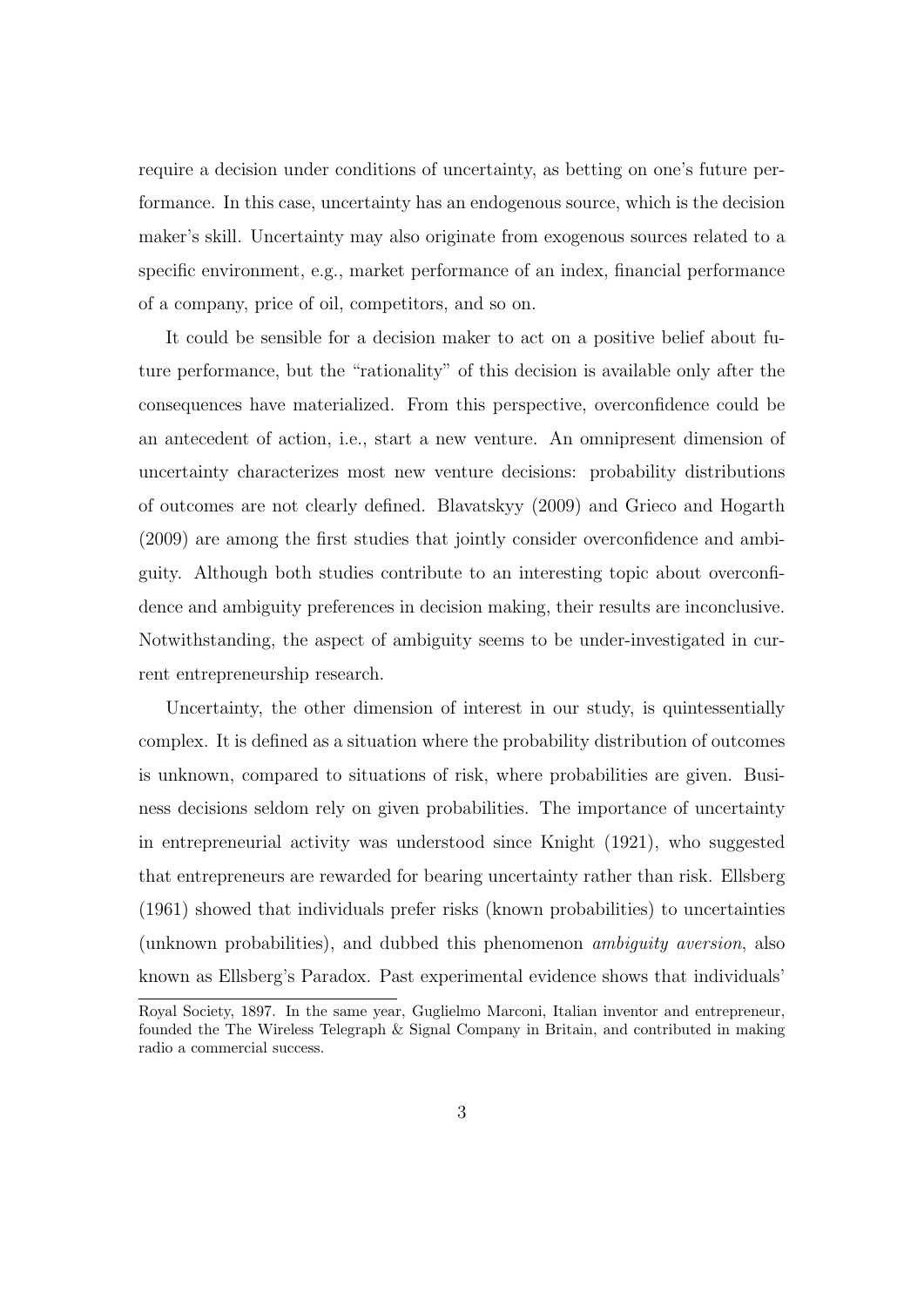attitudes towards risk are distinct from attitudes towards uncertainty<sup>2</sup> . In a recent study, Abdellaoui et al. (2011) show that ambiguity is preferred for unlikely events, and it is avoided for likely events<sup>3</sup>, thus, it emerges that under ambiguity, the pattern of likelihood distortion is similar to risk, but more exaggerated. Decades of research in decision science confirm that operationalizing and measuring uncertainty in experimental research is a complex task. Although the topic of uncertainty has raised for decades scholars' interests, we still lack consensus on appropriate methods to generate and measure uncertainty. For the purpose of our study, we use modern decision theories under uncertainty and thus contribute to the ongoing debate in the field. Furthermore, we aim to work with aspects of uncertainty embedded in a business context<sup>4</sup> and useful to business applications.

Embracing the unknown is intrinsic in entrepreneurship, although, not all undertakings are similar in their degree of risk<sup>5</sup>. What triggers action in conditions of uncertainty? With our study we raise a question about the antecedents of entrepreneurial decisions, the way entrepreneurs perceive environmental uncertainty, and how overconfidence contributes to shape entrepreneurial responses to uncertain business situations. More precisely, our objective is to measure ambiguity attitudes of entrepreneurs and assess the effects of overconfidence. We define overconfidence as positive beliefs about own skill, while we allow ambiguity to be an imprecision in the success rates of the venture.

Hence, we have a two-fold objective in this study: first, to measure ambiguity attitudes of decision makers; and second, to assess the impact of overconfidence

 ${}^{2}$ For a comprehensive review see Camerer and Weber (1992)

<sup>3</sup>This pattern of behavior is similar to risky decision making observed in Prospect Theory (Kahneman and Tversky, 1979), which shows that decision makers are risk seeking when probabilities are low, and risk averse when probabilities are high.

<sup>4</sup>As David Schmeidler often says "The real world is not about urns and balls." Gilboa (2009)

<sup>5</sup>We can illustrate this with the example of an individual, who is evaluating two alternative investment options for a fast food restaurant. He can choose between a franchise option (with relatively known rates of return), and an independent venture, with relatively unknown rates of returns.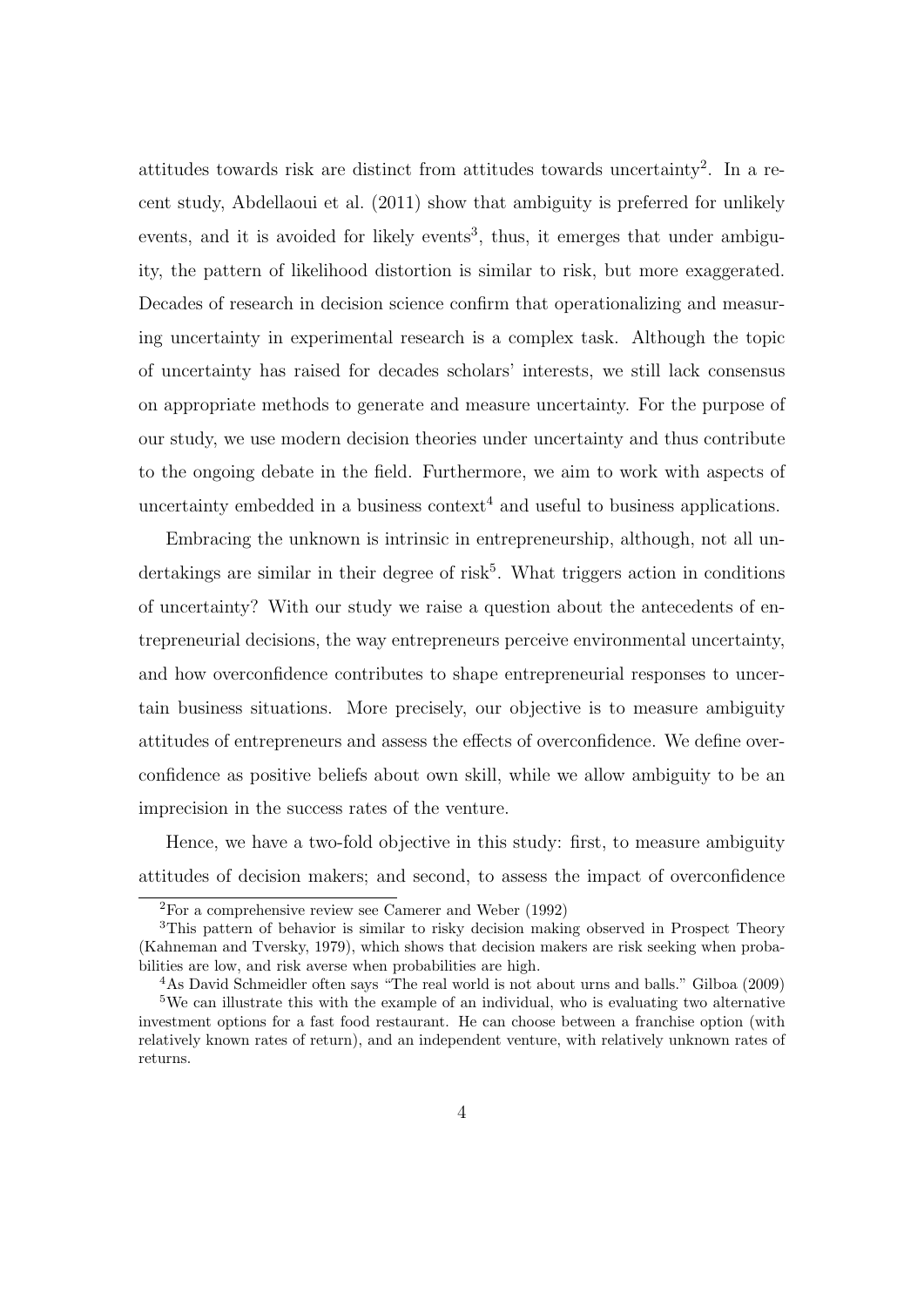on ambiguity attitudes. We run an experiment with a unique sample of Executive MBA students in the Entrepreneurship track at HEC Paris.

Our experimental results confirm that overconfidence has an effect on ambiguity attitudes: on average, overconfident decision makers behave as ambiguity-seekers. Moreover, our findings show that overconfidence weakens the effect of ambiguity: it corrects likelihood insensitivity. Overconfident decision makers are less ambiguity seeking for low likelihood, and more ambiguity averse for high likelihood.

## 2 Related Literature

### 2.1 Overconfidence

Overconfidence, among the most studied biases in behavioral research, is a multifaceted phenomenon and bears several definitions in the literature. Overconfidence is a multi-faceted phenomenon and it can manifest in many ways. Individuals may prefer to bet on own knowledge, and too often lose (Fischhoff et al., 1977); they may overestimate their chances of success in skill competitions (Camerer and Lovallo, 1999), or overestimate their performance and ranking in tournaments (Moore and Healy, 2008). A commonly accepted definition of overconfidence is based on positive differences between estimated and actual performance. If these differences are negative, we normally refer to underconfidence. Even though pervasive, overconfidence is not a stable trait: it is shown to be related to task domain and task difficulty (Moore and Healy, 2008), familiarity, experience, expertise (Heath and Tversky, 1991), past success (Pulford, 1996).

Although overconfidence is among the most studied biases in in the psychology of judgment (De Bondt and Thaler, 1994), research is still inconclusive on its consequences for economic agents. Several theoretical studies claim that overconfidence is a positive bias (Bernardo and Welch, 2001; Compte and Postlewaite,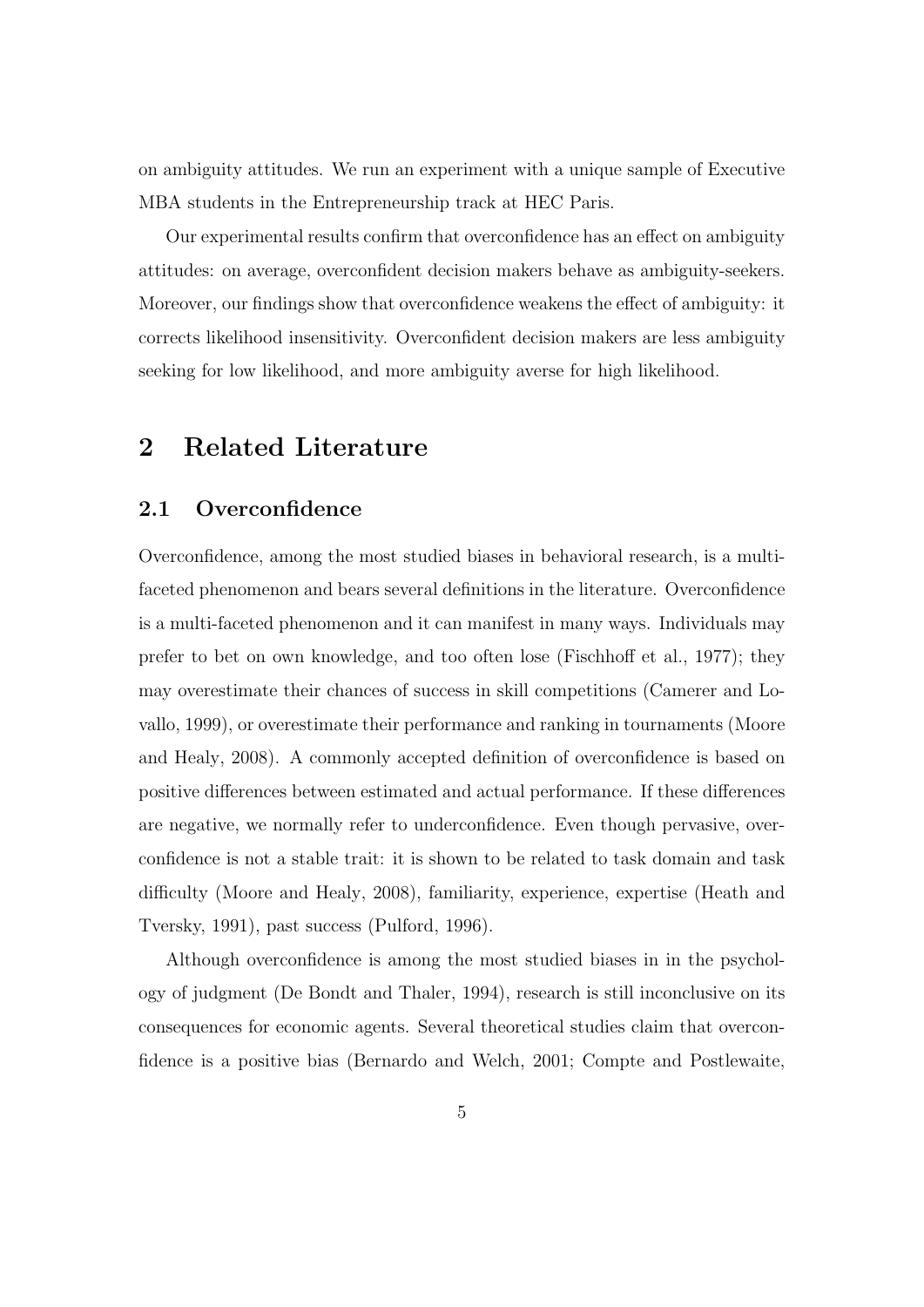2004; Heller, 2011; Van den Steen, 2011) and beneficial to the agent and the society. Yet, other studies claim that overconfidence is a bias and it needs correcting, as it may lead to wrong business decisions and be detrimental to performance (Hayward et al., 2006).

Several entrepreneurship studies associate entrepreneurial choice with overconfidence (Burmeister & Schadde, 2007; Koellinger et al., 2007). In an experimental market entry game, Camerer & Lovallo (1999) observe excess entry when market profits are based on future performance, as a function of skill. They report consistently lower entry levels when market profits were randomly determined. Koellinger et al. (2007) test empirically the same hypothesis on entrepreneurs. Their findings suggest that nascent entrepreneurs are more overconfident than established entrepreneurs about their own ability to run a business. They also report that overconfidence is negatively correlated with business survival.

Two main approaches have been used in experimental research to measure overconfidence: a direct judgment method (Moore & Healy, 2008) or revealed preferences approach (Blavatskyy, 2009; Camerer and Lovallo, 1999; Grieco and Hogarth, 2009; Hoelzl and Rustichini, 2005; Fischhoff et al., 1977). In particular, in studies that employ the revealed preference approach, decision makers are offered a choice between a bet with unknown probability that depends on their performance, or a bet with a given probability. The bet that depends on decision makers performance has a main characteristics: it is ambiguous since skill in unobservable to the decision maker, and performance is unknown. Thus, this bet entails some degree of ambiguity. Individuals would plausibly take this option in case they have positive beliefs about their future performance. It seems clear that overconfidence, would lead decision makers to opt for the ambiguous bet. Most of the above mentioned studies, only address the overconfidence dimension. (Blavatskyy, 2009; Grieco and Hogarth, 2009) are among few contributions that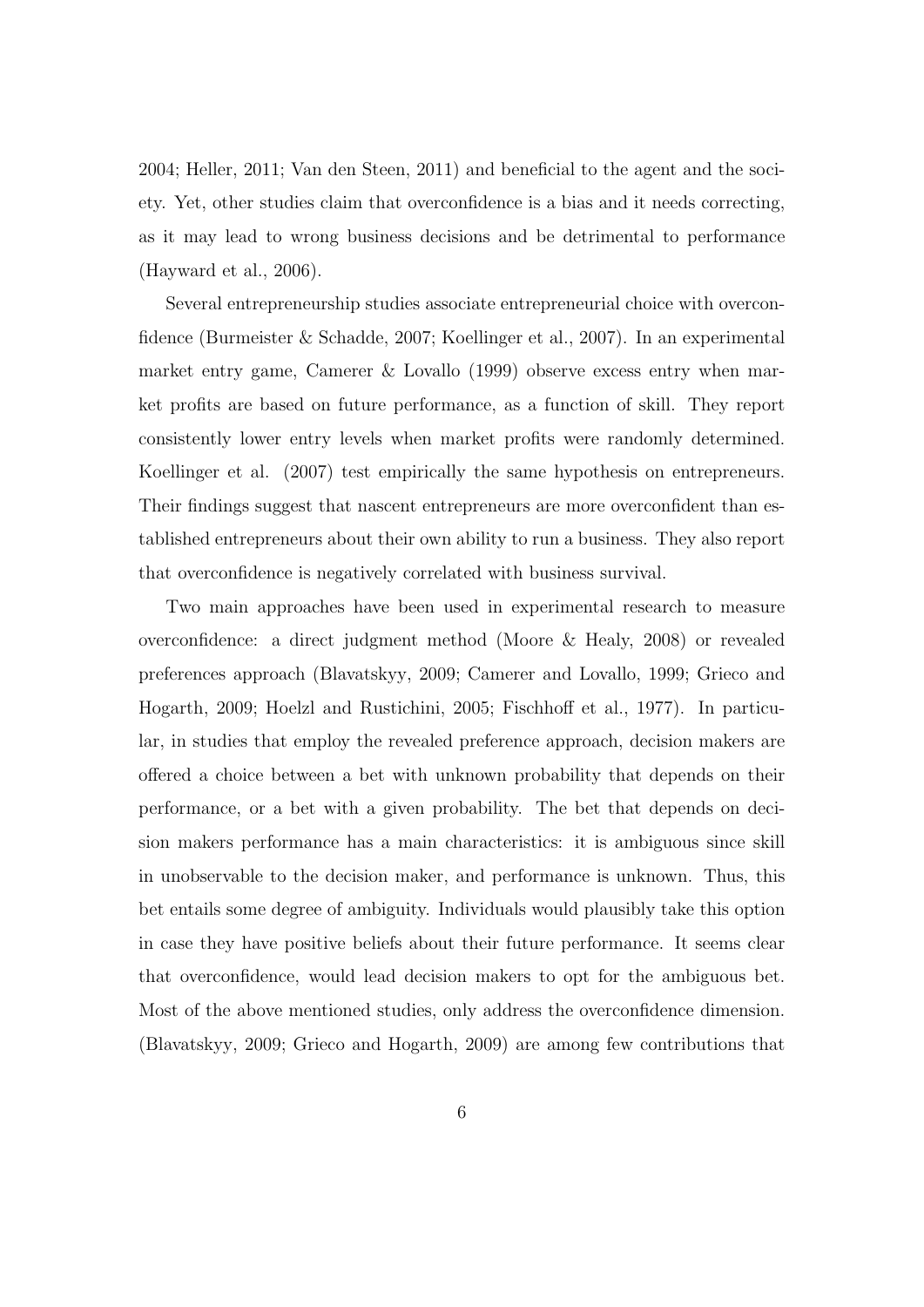jointly address overconfidence and ambiguity attitudes of decision makers. These studies will be analyzed in detail further in the paper.

## 2.2 Decision Making under Risk and under Ambiguity

In early 1921, Frank Knight suggested that entrepreneurs are rewarded for bearing uncertainty in addition to risk, but only recently researchers can analyze ambiguity in a tractable way (Abdellaoui et al., 2011). Ellsberg (1961) posits that individuals are not indifferent to ambiguity in probabilities<sup>6</sup>, as predicted in Subjective Expected Utility Theory (Savage, 1954), and they prefer options with known probabilities to options with unknown probabilities. Ellsberg's (1961) ambiguity aversion is among the most serious challenges to Expected Utility Theory. In this way, Ellsberg raised again the concerns of Keynes (1921) and Knight (1921) on the role of probabilities in decision making, and the need for a decision theory under uncertainty that extends beyond probabilistic reasoning<sup>7</sup> (Wakker, 2010).

Violations of EUT are not limited to cases of ambiguity. Research on decision making under risk provides many examples of decisions that deviate from EUT. Allais (1953) was among the first to show that often individuals do not maximize expected utility (Wakker, 2010), although he did not challenge the role of probabilities. Analysis of decision making under risk are typically based on choices between prospects. In a typical choice problem, a decision maker faces a

 $6$ Two different streams of research developed in decision science after Ellsberg (1961): an axiomatic stream of research, aimed at modeling decision problems and an experimental stream of research, aimed at further investigating decision making under ambiguity (Curley and Yates, 1985; Einhorn and Hogarth, 1985; Fox and Tversky, 1995; Wu and Gonzalez, 1999). Choquet Expected Utility by Schmeidler (1989) and Multi-prior model Gilboa and Schmeidler (1989) are among the most prominent non-Expected Utility formal theories that model *ambiguity aversion*; later developments include Ghirardato et al. (2004); Klibanoff et al. (2005). Although highly sophisticated, these theories are not operational in describing and understanding individual behavior.

<sup>7</sup>Schmeidler solved this problem in 1982, with his contribution on rank-dependent utility for uncertainty.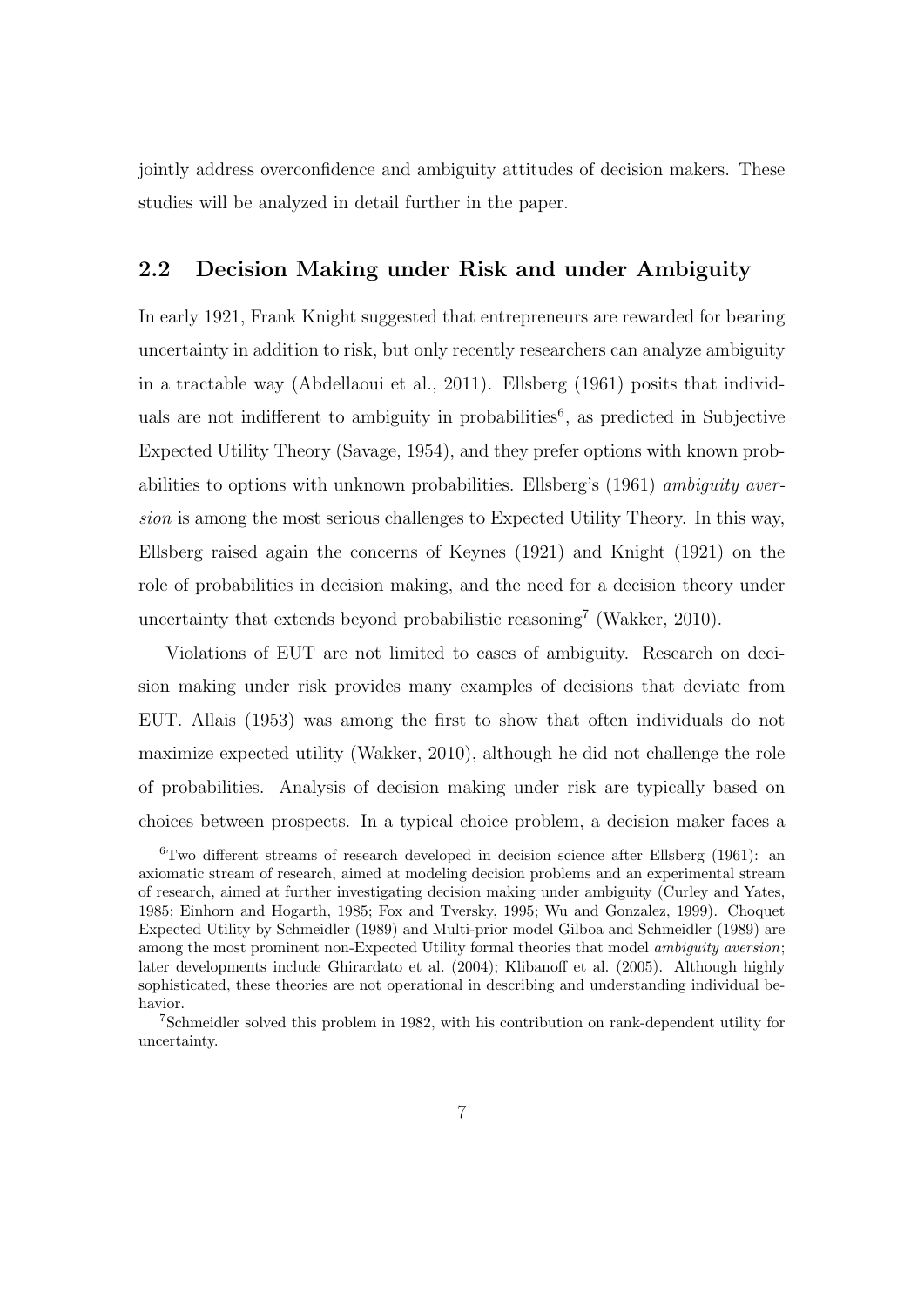prospect, P, that yields  $x$ , with probability p, and  $y$ , with probability  $1 - p$ . The utility of this prospect,  $U(P)$ , for the decision maker, under Expected Utility Theory (EUT), would be the sum of the expected utility of its outcomes:  $U(P) = p * U(x) + (1 - p) * U(y).$ 

Economic applications of EUT introduce the additional assumption of risk aversion, where the shape of the utility function,  $U$ , is concave<sup>8</sup>.

Kahneman and Tversky (1979) introduce Prospect Theory, based on experimentally observed violations of EUT in decision making under risk. Prospect Theory shows that individuals do not perceive probabilities linearly. The common observation is that individuals overweight small probabilities and underweight large probabilities. This probabilistic distortion has been called "likelihood insensitivity" and reflects diminishing sensitivity to probabilities, or the inability to sufficiently discriminate between probability levels<sup>9</sup>. Graphically, this translates in an inverse s-shaped probability weighting function, as in Figure ??. In terms or risk behavior, under prospect theory individuals are risk seeking for small unlikely gains (i.e., state lottery), and risk averse for likely gains. Kahneman and Tversky (1979) attribute this phenomenon to cognitive psychological causes, and assume that these distortions take place during an "editing" phase, before the decision maker attaches any value to the prospects under consideration. Abdellaoui et al. (2011) show that under ambiguity individuals exhibit an exacerbated pattern of likelihood distortion compared to risk. This translates in a higher likelihood insensitivity when probabilistic information is ambiguous<sup>10</sup>. Their weighting function is flatter, as a result of the higher curvature, which is the manifestation of the probability insensitivity.

 $8u'' < 0$ , or negative second derivative.

<sup>9</sup>According to Peter Wakker (2010) likelihood insensitivity is irrational and can be corrected through incentives and learning.

 $10$ David Budescu suggests the use of the term "vagueness", as more approriate, but most of the literature refers to "ambiguity".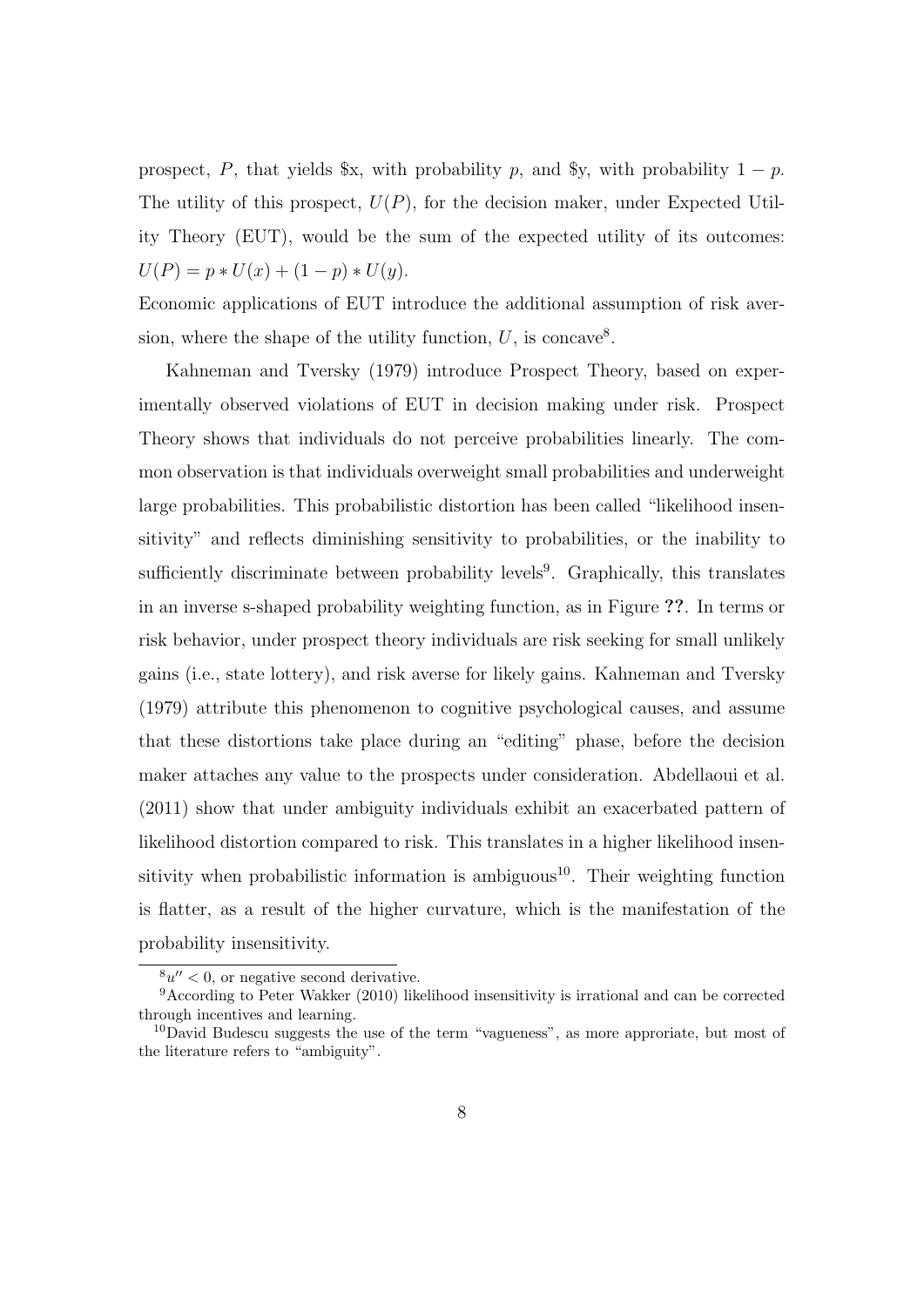Of the most striking findings of this literature is that attitudes towards risk and ambiguity are not stable traits, but domain-specific, sensitive to likelihood levels and to sources of uncertaintyThis goes partially against most theories that assume that decision makers are risk averse or ambiguity averse and that these attitudes are invariant. We reveal here that one of our objectives is to understand whether overconfidence may influence one of these aspects.

### 2.3 A Psychometric Perspective on Ambiguity

Ambiguity aversion is not new in psychology research. During the late 40ies, researchers in the field developed self-reported psychometric scales to measure intolerance to ambiguity (hereafter, IA). Major contributions rank works by Frenkel-Brunswik (1949), the first one to coin the IA concept and scale. Budner (1962) refined the scale and interpretation of IA, and Mac Donald Jr (1970) made additional changes to the psychometric scale. In Budner (1962) view, IA refers to the tendency of individuals to interpret an ambiguous situation as a source of threat (Budner, 1962; Mac Donald Jr, 1970)<sup>11</sup>, with reactions manifesting through cognitive, emotional and behavioral aspects $^{12}$ .

Early entrepreneurship applications of IA include Schere (1982), who documented that entrepreneurs score high in ambiguity tolerance, and Dollinger (1983), which results did not confirm Schere's findings. The topic was not raised again in entrepreneurship studies, until recent applications of Dollinger et al. (1995); Tajeddini and Mueller (2009); Teoh and Foo (1997). Yet again, this research does not lead to robust conclusions on how entrepreneurs perceive and act under ambiguity,

 $11$ Budner (1962) defines an "ambiguous situation as one which cannot be adequately structured or categorized by the individual because of the lack of sufficient cues or situations characterized by novelty, complexity, or insolubility." (p. 30).

<sup>&</sup>lt;sup>12</sup>Fifty years later, Freeston et al. (1994) developed *intolerance to uncertainty* (IU), a different, yet related psychometric scale comapred to IA (Grenier et al., 2005; Carleton et al., 2010). The main difference between IA and IU is attributed to their time-orientation (Grenier et al., 2005)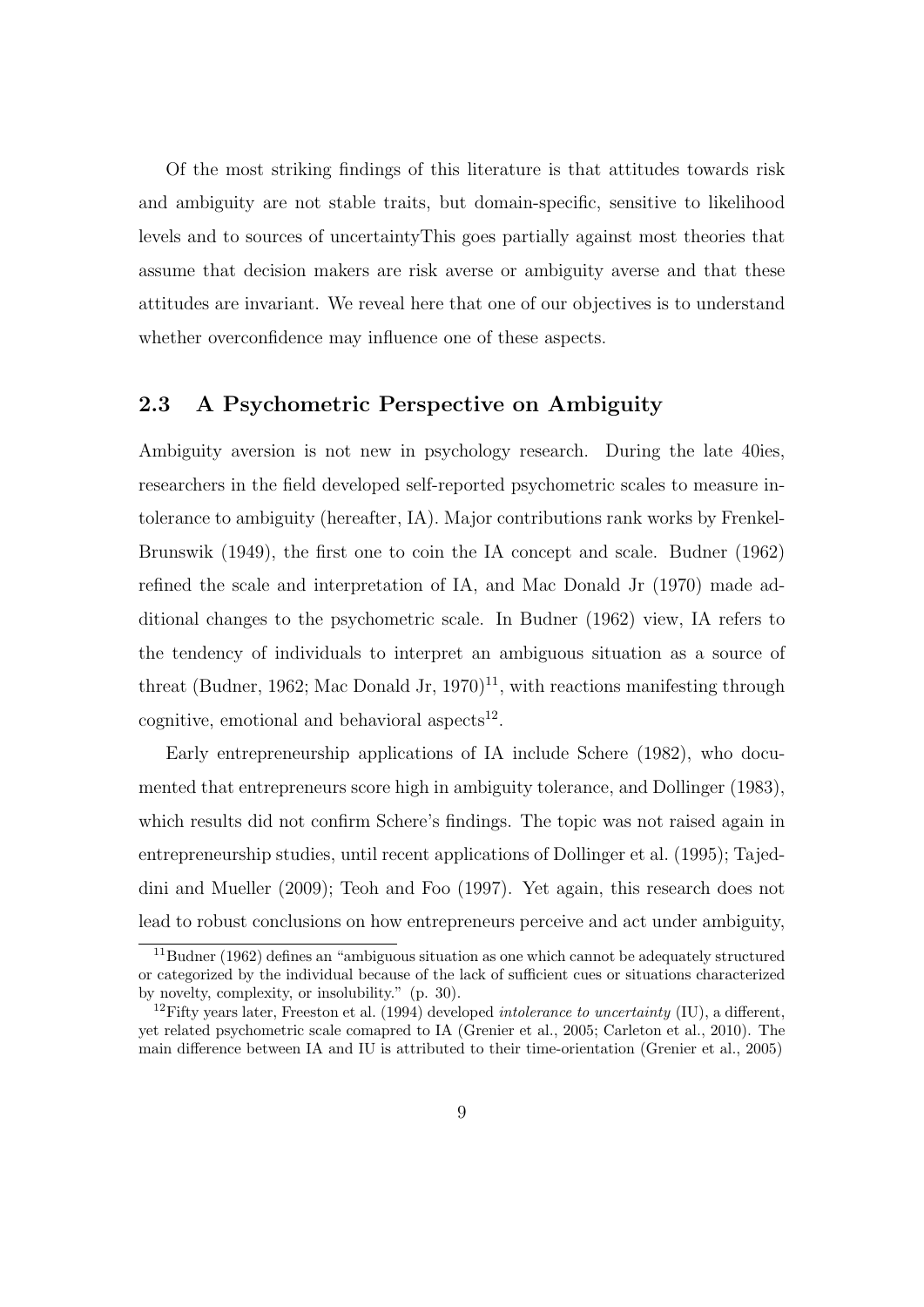and how their decisions differ compared to managers McLAIN (2009).

## 3 Theory

This study points to the fact that entrepreneurs start a new venture with only a vague knowledge of their likelihood of success. Most entrepreneurs lack experience, face conflicting or insufficient (statistical) evidence, which makes it difficult to define precise prediction on success. Difficulties related to estimates of likelihood success for a new venture are also related to the aggregation that the notion of success incorporates. Yet, most entrepreneurs feel that their fund raising or marketing campaigns, the VCs decisions concerning their start-up, will be successful and will mostly depend on their skills. Thus, the important role of overconfidence and decision making under uncertainty.

Past studies that have measured overconfidence through a revealed preferences approach, have mostly used the following procedure. Decision makers are presented with a skill task. Afterwards, they are asked to bet on a prospect with given probability, or on their performance. In psychology studies, if the person bets on his performance (or unknown-probability) he is classified as overconfident (and underconfident if he chooses the known probability option), but he is also seeking ambiguity<sup>13</sup>. This pattern of choice represents a reversal of Ellsberg's Paradox. Thus, this type of choice problem, and results thereby, contain a compound effect of overconfidence and ambiguity preferences. We are unable to distinguish whether the decision is due to overconfidence or ambiguity preferences, and to what extent.

Blavatskyy (2009) and Grieco and Hogarth (2009) are among few studies that jointly investigate overconfidence and preferences for ambiguity. In Grieco and

<sup>&</sup>lt;sup>13</sup>Heath and Tversky (1991) suggest that people tend to become ambiguity seeking when the source of uncertainty is their own knowledge (see also Kilka and Weber (2001)), and they formulate the "competence hypothesis". Yet, their method relies on the revealed preference approach, where individuals need to bet on their performance in a test.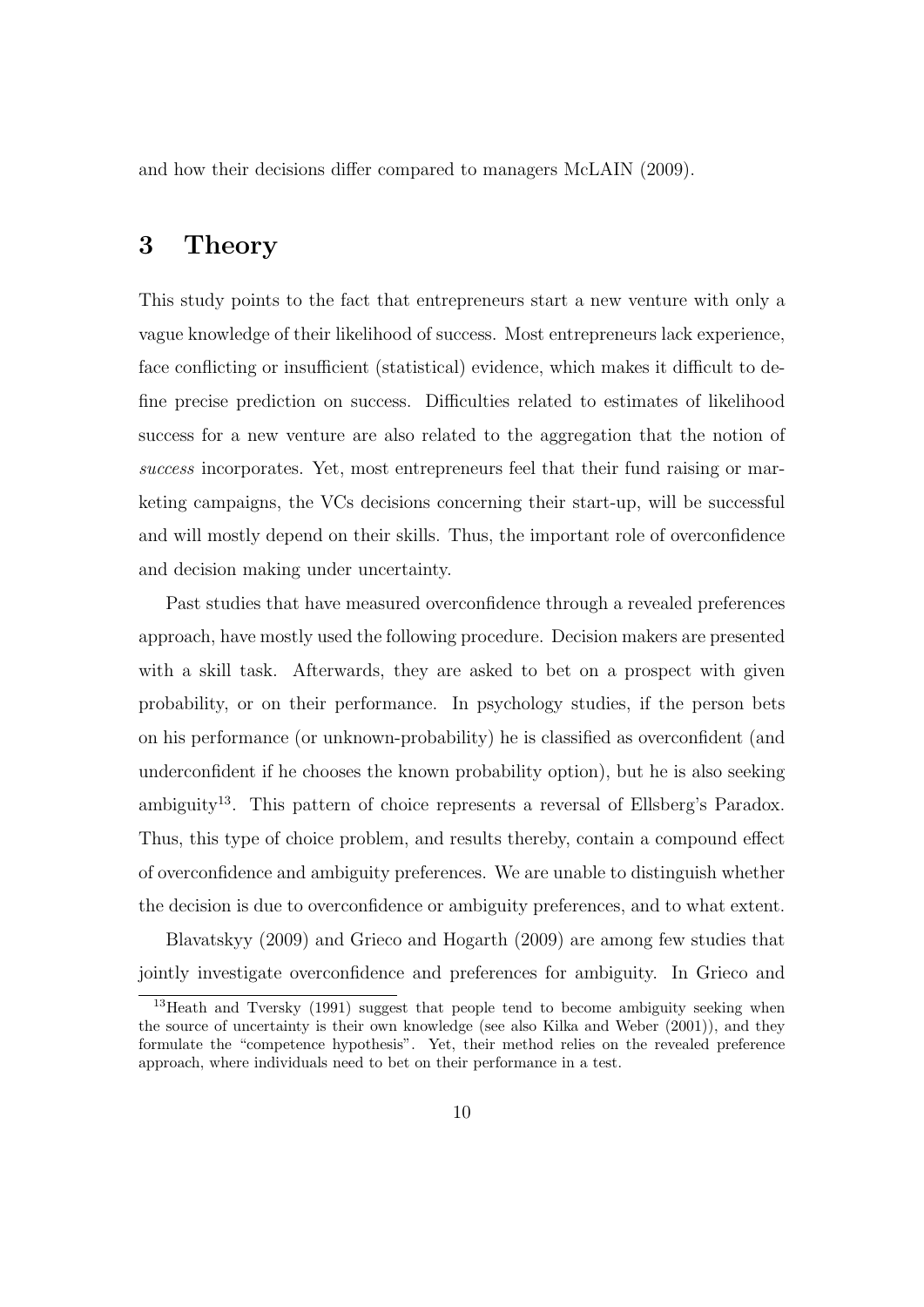Hogarth (2009) overconfidence and ambiguity attitudes are confounded: participants have to bet on their own performance, without knowing how well they did. Their results point to a small but significant effect. Blavatskyy (2009) measures overconfidence and ambiguity attitudes independently, but he finds no association between ambiguity preferences and overconfidence. Both studies give insightful information on available methodologies, but their results are inconclusive.

We may argue that the decision makers' prior beliefs may account for their revealed preferences. In the case of overconfidence, the decision maker has a prior belief regarding his skill, and he has experience on how this skill has served him in the past. Skill (broadly defined, including ability, knowledge, etc.) could be conceptualized as an endogenous source of uncertainty<sup>14</sup>. Whereas, a prospect with risky, ambiguous or unknown probability, which is not related to skill, could be referred to as an exogenous source.

Overconfidence has been related to knowledge or familiarity with a task (Heath and Tversky, 1991), to levels of expertise (Griffin and Tversky, 1992), to feedback or past success (Pulford, 1996; Hilary and Menzly, 2006). Feedback was also successfully used in Krueger and Dickson (1994) to enhance self efficacy and evaluate its effect on risky decisions. We believe that feedback is a powerful tool, which can greatly influence motivation and self-perception, and subsequent decisions under conditions of uncertainty.

Performance feedback on a skill-related task, may also influence confidence. Positive feedback, as positive reinforcement may produce overconfidence, whereas negative feedback may produce underconfidence (Pulford, 1996). Hence, it is plausible that an easy task will produce the psychological state of overconfidence, whereas a difficult task would produce a state of underconfidence. This hard-easy effect was confirmed in several studies about absolute overconfidence (Gigerenzer

<sup>&</sup>lt;sup>14</sup>The introduction of the term *source of uncertainty* is originally attributed to Amos Tversky in the 1990s, and it refers to a mechanism that generates uncertainty.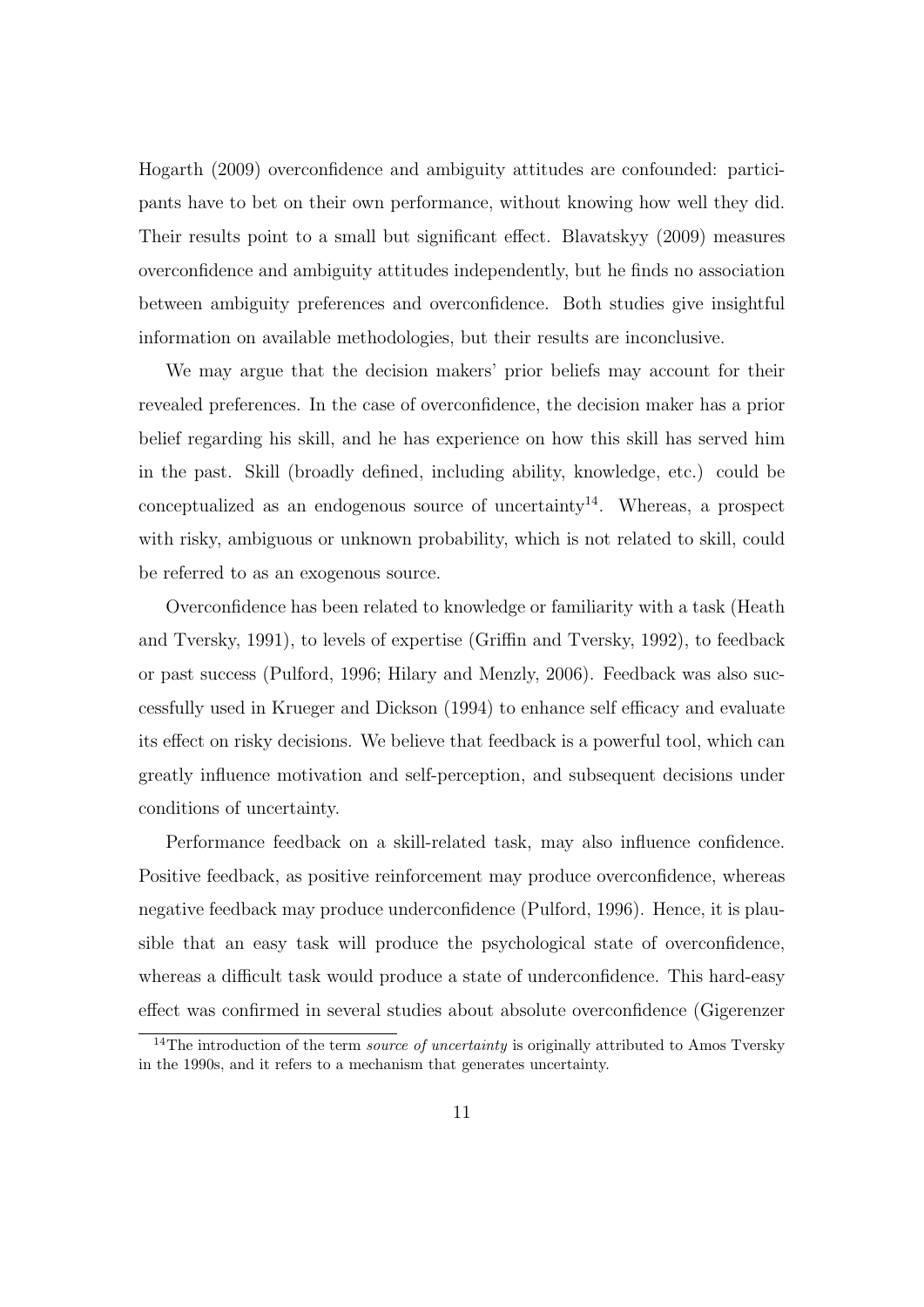et al., 1991; Stankov, 2000), and on relative overconfidence<sup>15</sup> (Hoelzl and Rustichini, 2005). Thus, overconfidence (underconfidence) is for us the psychological state of the decision maker, following positive (negative) performance feedback based on skill.

If both overconfidence and ambiguity contribute to a distortion in overall likelihood perception, and thus determine choice behavior, we would like to disentangle the effect of overconfidence from the effects of ambiguity. In particular, we would like to establish a causal link between overconfidence and ambiguity attitudes of decision makers.

In our study we consider overconfidence as a property of decision makers' prior beliefs. We expect this property, as an antecedent of choice, to impact behavior under ambiguity. Our theory posits that the effects of overconfidence may manifest in the shape of the weighting function of Prospect Theory (Kahneman and Tversky, 1979).

### 3.1 A Measure for Ambiguity Attitudes

Budescu et al. (2002) develop a measure for ambiguity attitudes of decision makers, based on a generalized version of Prospect Theory (Kahneman and Tversky, 1979), with the addition of a well-defined parameter to accommodate decision makers' attitudes towards ambiguous probabilities. In this study, decision makers are asked to evaluate through certainty equivalents  $(CE)$ , <sup>16</sup> a prospect, P, that yields  $x$ , with probability p, and  $y$ , otherwise. Under Prospect Theory, the value of this prospect depends on decision maker's utility function,  $U(x)$ , and probability weighting function,  $f(p)$ . The value of the prospect for the decision maker would be the same as for the  $CE$ , as follows:

<sup>&</sup>lt;sup>15</sup>The literature presents quite conflicting, yet neglected, evidence on the hard-easy effect.

<sup>16</sup>A certainty equivalent is a sure amount of money equally desirable for the decision maker, compared to a lottery or a risky prospect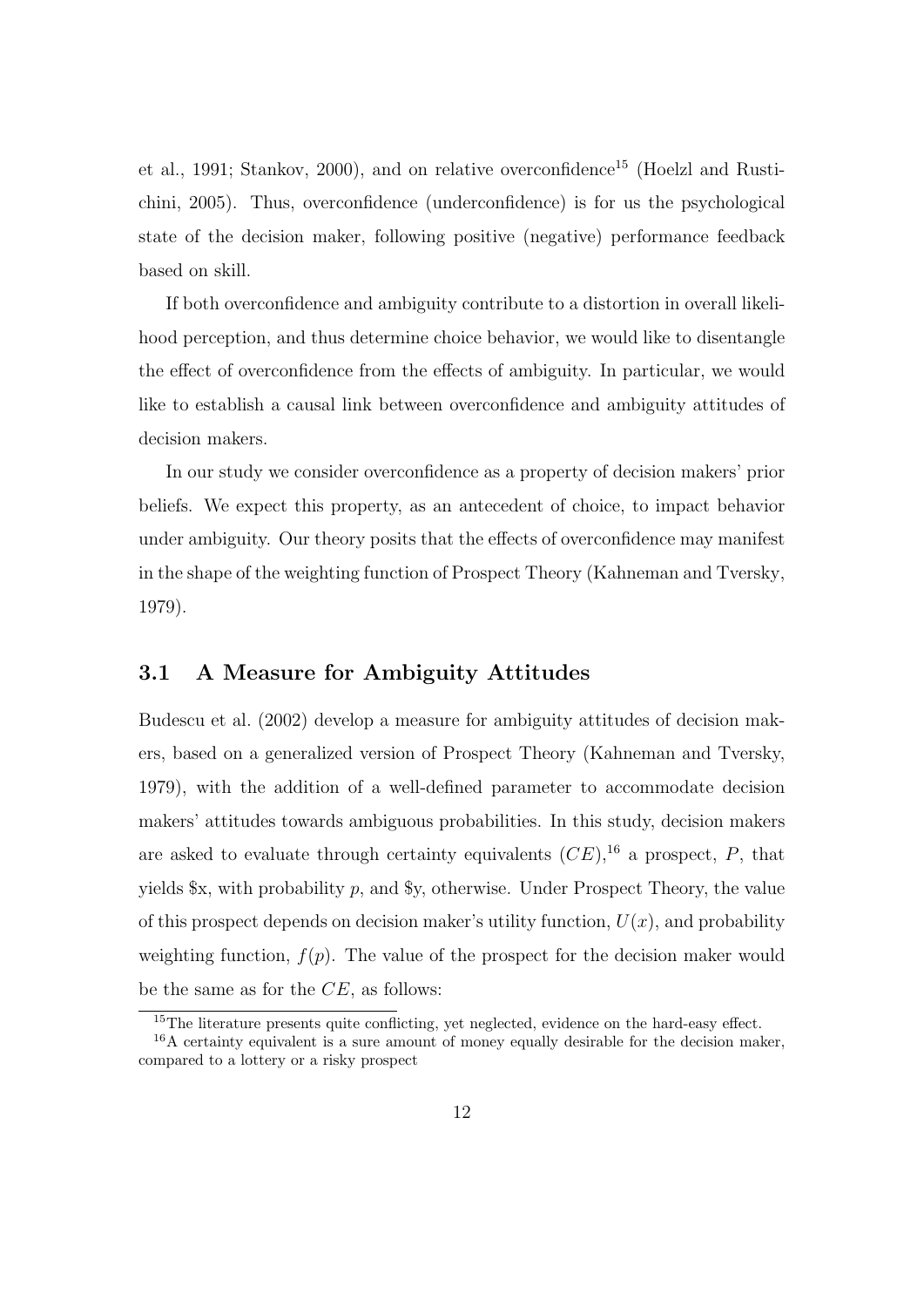$$
U(P) = f(p) * U(x) + [1 - f(p)] * U(y) = U(CE)
$$
\n(1)

In Budescu et al. (2002) study, it is assumed that the same parameters and functions that describe decision makers responses to precise prospects, also describe their responses to the ambiguous prospects. Thus, ambiguity is operationalized through probability intervals,  $[p, \overline{p}]$ , where p is the lower bound of the interval, and  $\bar{p}$  is the upper bound of the interval<sup>17</sup>.

The ambiguity parameter captures how an individual summarizes the given probability interval,  $[p, \overline{p}]$ , through a weighted average of its endpoints. This parameter operates within the argument of the probability weighting function of Prospect Theory.

The evaluation of a normalized prospect  $(y = 0)$ , Budescu et al. (2002) specification is:

$$
U(x) * f[w_p p + (1 - w_p)\overline{p}] = U(CE)
$$
\n<sup>(2)</sup>

 $CE$  is the certainty equivalent of prospect  $P$ 

 $U(CE)$  and  $U(x)$  are utilities of the certainty equivalent and outcome x

 $[p, \overline{p}]$  is the probability interval of prospect P

 $f(.)$  is the probability weighting function

 $w_p$  is the ambiguity parameter

This model distinguishes between the effects of probability, captured by  $f(p)$ , the utility of monetary outcomes, captured by  $U(x)$ , and ambiguity attitudes per se, captured by the parameter  $w_p$ .

Our goal is an in-depth, precise measurement of individuals' ambiguity atti-

<sup>17</sup>For a similar approach, see Curley & Yates, 1985; Gonzales-Vallejo, Bonazzi, & Shapiro, 1996; Kuhn & Budescu, 1996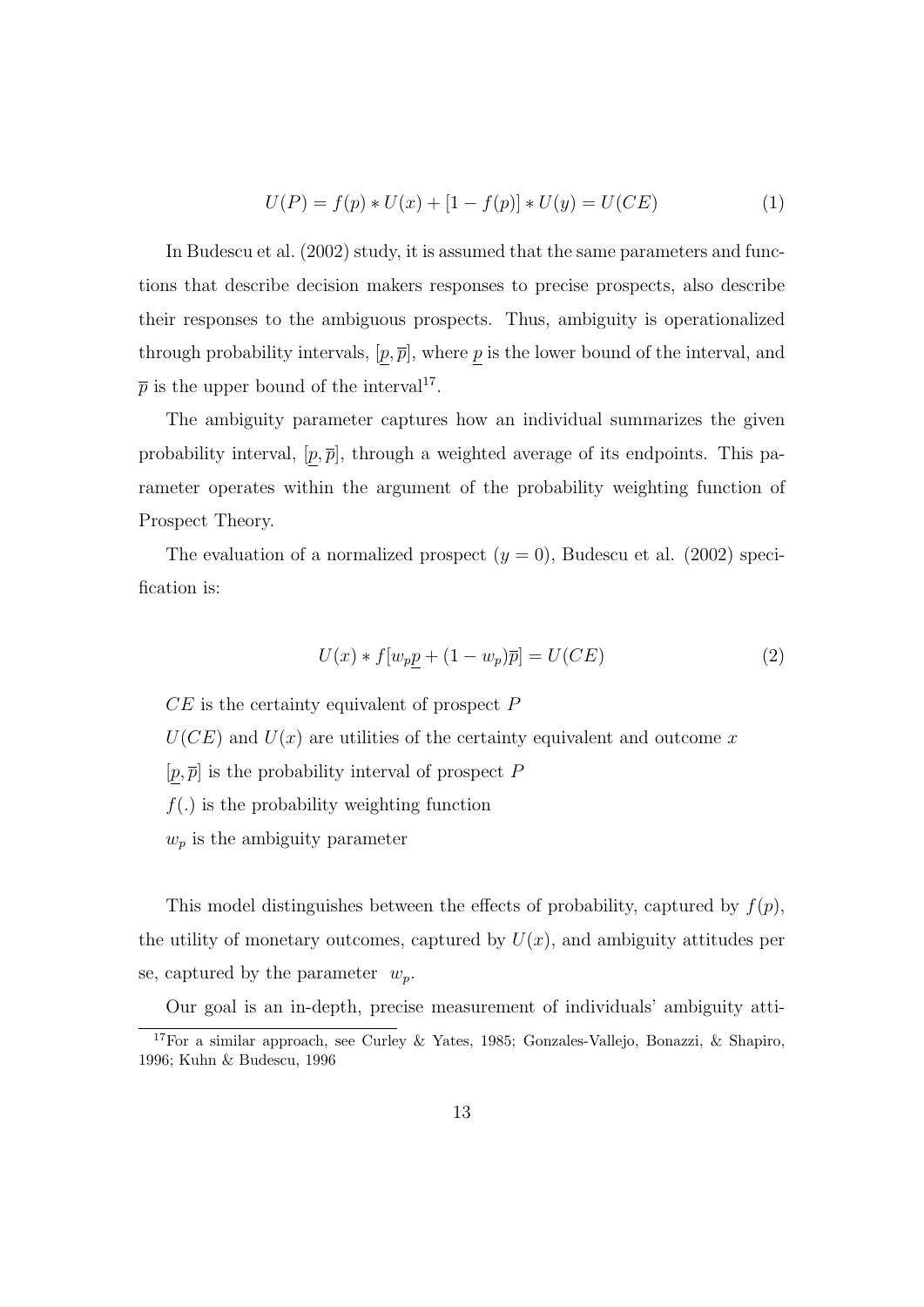tudes. Also, we aim to adopt a revealed choice approach, whereas a task that requires the expression of certainty equivalents requires a commitment towards  $j$ udgment<sup>18</sup>.

We adapt Budescu's et al. (2002) model, in order to introduce binary choices between an ambiguous prospect  $(\mathscr{X}, [p, \overline{p}])$ , and a precise prospect  $(\mathscr{X}, p_r)$ , where  $p_r$  is the probability of a risky choice. We introduce a partition n to the probability interval<sup>19</sup>. We allow the probability of the risky prospect to vary within the endpoints of the probability interval, thus creating a battery of n risky prospects. The indifference point,  $p_r^*$ , allows us to elicit the ambiguity parameter  $w_p$ . In our version, indifference means that the ambiguous and precise prospects are equally valuable to the decision maker, thus they have equal utilities.

At the indifference point,  $p_r^*$ , the utility of each prospect is equal to the utility of each outcome multiplied by its weighted probability:

$$
U(x) * f[w_p \underline{p} + (1 - w_p)\overline{p}] = U(x) * f(p_r^*)
$$
\n(3)

We can simplify  $U(x)$ , since it operates on both sides of the equation:

$$
f[w_p \underline{p} + (1 - w_p)\overline{p}] = f(p_r^*)
$$
\n(4)

Also, since  $f(p)$  is the same on both sides, we can apply the inverse  $f^{-1}$ , on both sides:

$$
w_p \underline{p} + (1 - w_p)\overline{p} = p_r^*
$$
\n<sup>(5)</sup>

This approach is mathematically feasible, given Budescu's (2002) assumptions:

<sup>&</sup>lt;sup>18</sup>Although a task involving certainty equivalents is cognitively less demanding for participants.  $19$ The partition of the probability interval is arbitrary, and depends on precision that we want to achieve with our measurement.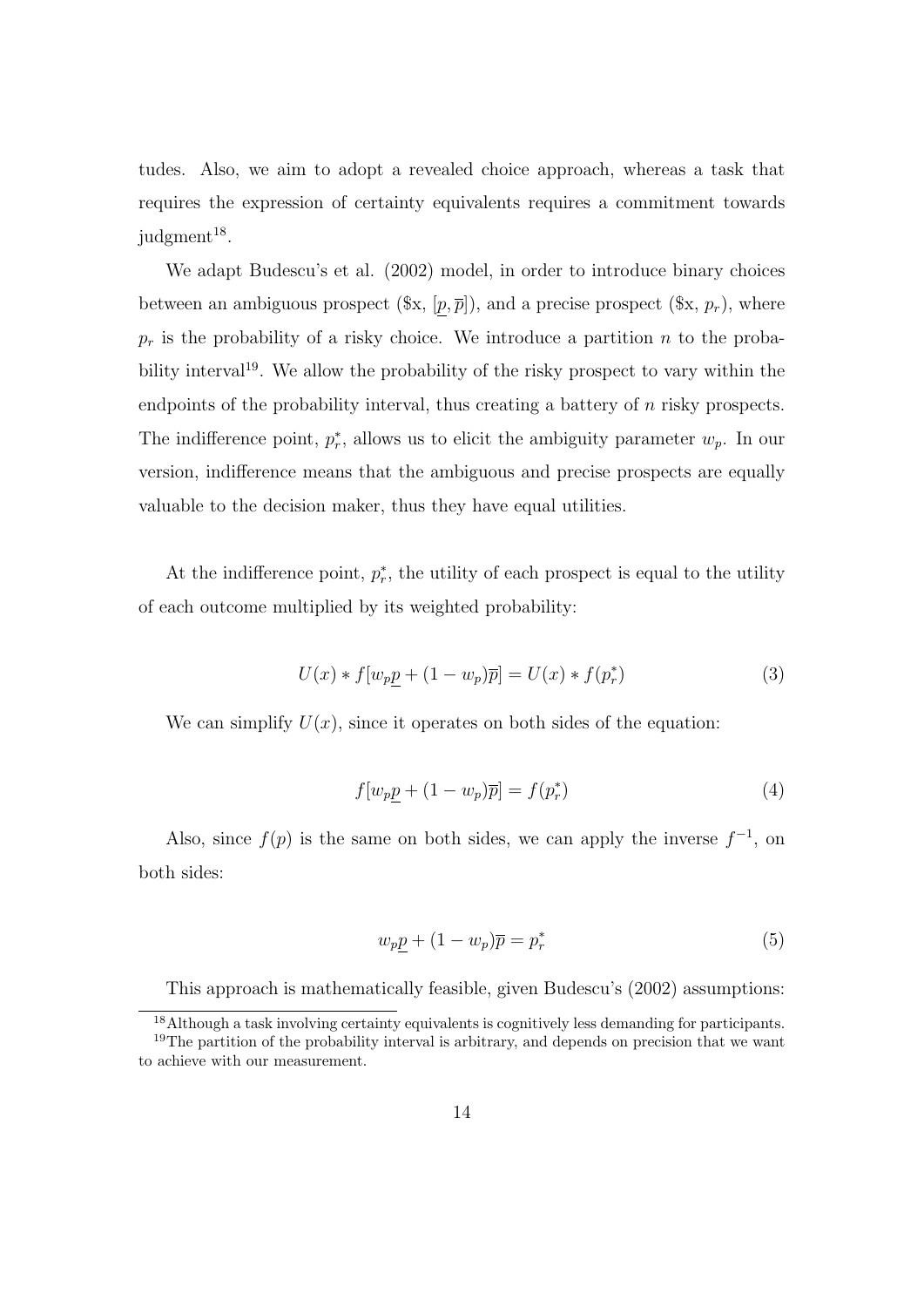the same utility and probability weighting functions operates for precise and ambiguous probabilities. The explanation is natural for the utility function, since the outcome is identical and precisely defined for the ambiguous and the risky prospect. Regarding the probability weighting function, a similar logic applies: the probability weighting function that applies to point probabilities, will as well apply to the focal points of a probability interval. As such, being the focal points of the probability intervals known, the decision maker will transform these points through the same function he would transform precise probabilities. Our own specification maintains all the original properties of the Budescu et al. (2002) model.

### 3.2 The Ambiguity Parameter

With the above procedure we can efficiently elicit  $w_p$ , which provides a precise measure of decision maker's attitude towards probabilistic ambiguity.

Ambiguity attitudes are classified according to the values of the ambiguity parameter  $w_p$ . If an individual does place a higher weight to the lower bound of the probability interval, he is classified as ambiguity averse, and  $w_p$  is higher than .5. Similarly, if an individual does place a higher weight to the upper bound of the probability interval, he is classified as ambiguity seeking, and  $w_p$  is below .5. If the individual summarizes the probability interval with its midpoint, by placing equal weights to the lower and upper bound of the probability interval, he is classified as neutral to ambiguity, and  $w_p$  in this case is exactly .5.

Worth of note is the fact that ambiguity attitudes elicited through this model could be a function of optimism or pessimism of decision makers. More on this point will be addressed in the discussion section of the paper.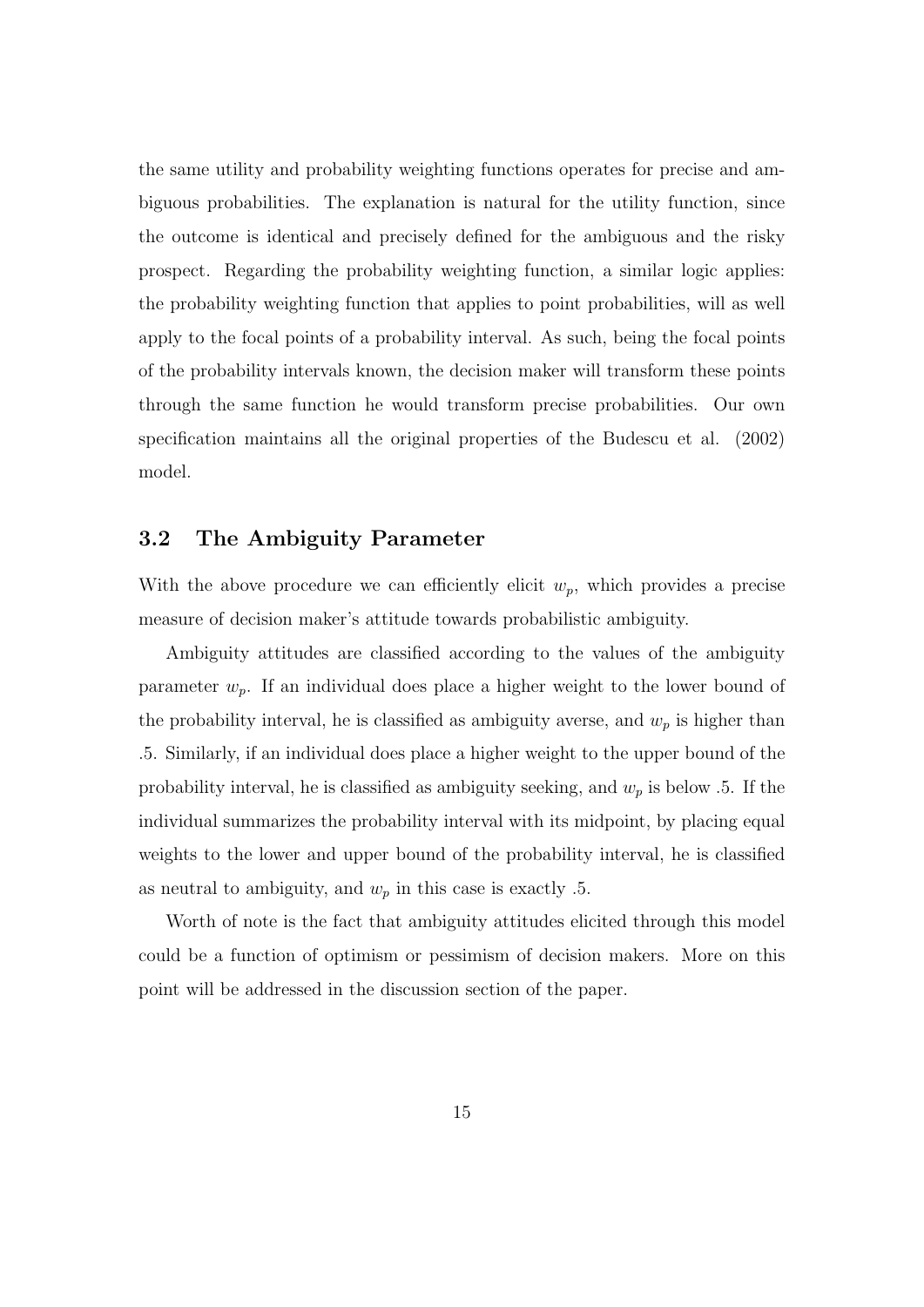### 3.3 Hypothesis Development

Given the competence hypothesis of Heath and Tversky (1991), "when the source of uncertainty is the own skill, people tend to become more ambiguity seeking", we expect overconfident decision makers to be more ambiguity seeking. Still, we believe that overconfidence is a broader construct than the competence hypothesis (as shown in Ellsberg, 1961). This is partly confirmed by the fact that both Heath and Tversky (1991) and Griffin and Tversky (1992) find that individuals in the high-knowledge condition, the more competent ones, are also more overconfident. Thus, the feeling of being competent did not make overconfidence disappear.

#### Hypothesis 1 - Overconfidence and ambiguity

Overconfidence, on average, will lead to ambiguity seeking behavior.

Findings in Abdellaoui et al. (2011) show a rich pattern of ambiguity attitudes: individuals are ambiguity seekers for unlikely gains, and ambiguity averse for likely gains (Wakker, 2004; Wu and Gonzalez, 1999). We expect the psychological state of overconfidence to to have an impact on ambiguity attitudes. In particular, we expect overconfidence to weaken, the effect of ambiguity in decision making.

#### Hypothesis 2 - Overconfidence and likelihood level

2A: Overconfident decision makers will exhibit less preference for ambiguous prospects than precise prospects for low likelihood levels, and more preference for ambiguous prospects than precise prospects for high likelihood levels.

2B: This correction will not occur for neutral-confidence decision makers.

In some studies, overconfidence is measured through decision makers' confidence intervals about their knowledge. It emerges that overconfident decision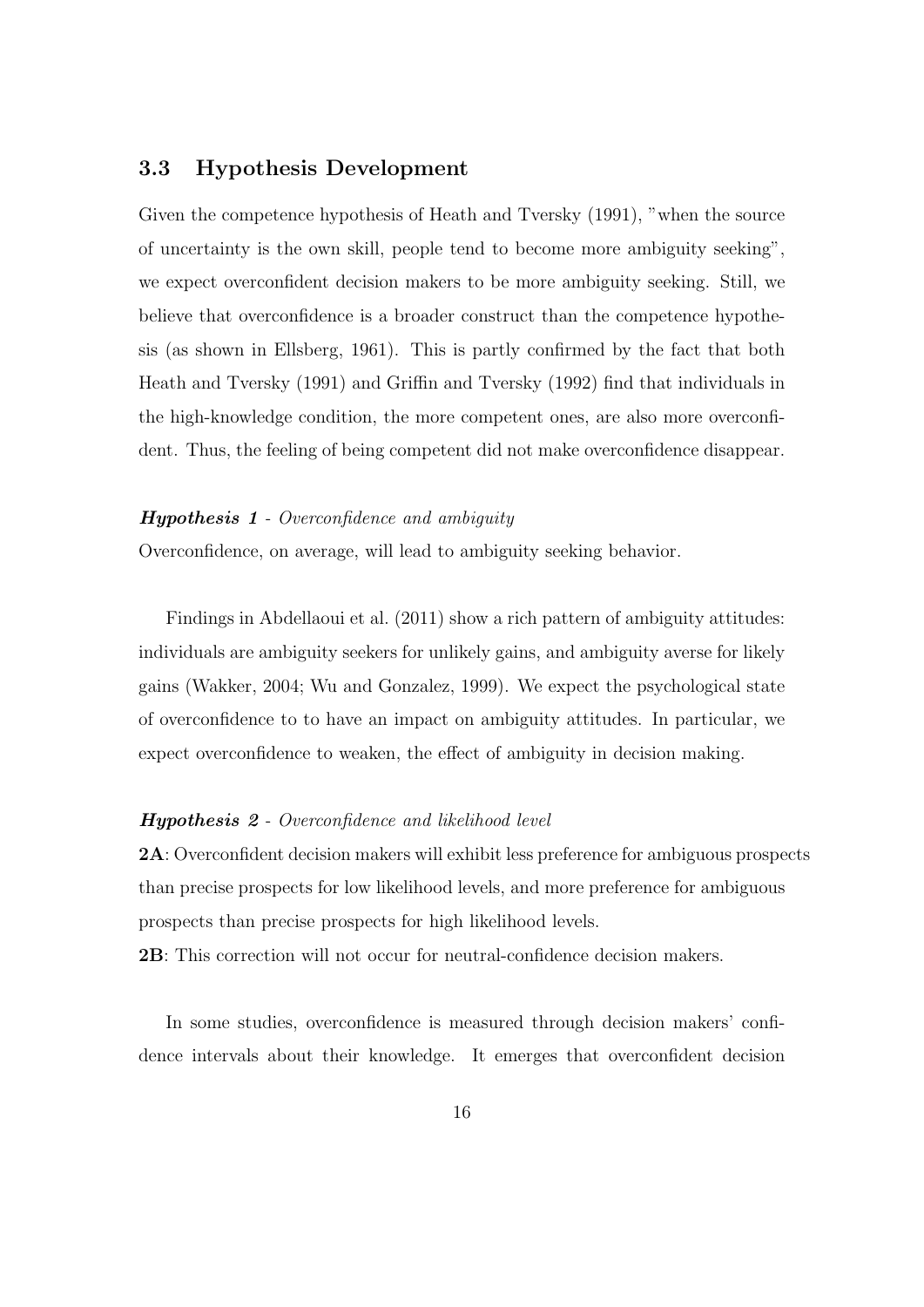makers hold narrow beliefs<sup>20</sup>. We aim to detect an effect of "endogenous narrow beliefs" on degrees of exogenous ambiguity.

#### Hypothesis 3 - Overconfidence and degree of ambiguity

Overconfident decision makers will exhibit greater preference for ambiguous prospects when facing a higher degree of ambiguity (wider probability interval).

We introduce a working hypothesis on ambiguity attitudes and stakes. We only know decision makers' reactions to stakes in studies assessing risk attitudes. It seems reasonable to speculate that decision makers will exhibit more ambiguity aversion when stakes are higher (if uncertainty is a generalized case of risk). We build this hypothesis accordingly.

#### Hypothesis 4 - Overconfidence and stakes

We expect decision makers to be more ambiguity averse for high stakes compared to low stakes.

## 4 Experimental Design

In order to establish a causality link between overconfidence and ambiguity, we prime our participants with three between-subjects confidence treatments (similar approach in Bolger et al. (2008)). Our three priming treatments consisted in manipulating task difficulty and providing to participants feedback accordingly. Overconfidence priming consisted in high-performance feedback on an easy test, neutral priming consisted in average-performance feedback on a medium test, and

<sup>&</sup>lt;sup>20</sup>They overestimate the precision of their knowledge, what Moore and Healy (2008) call *over*precision.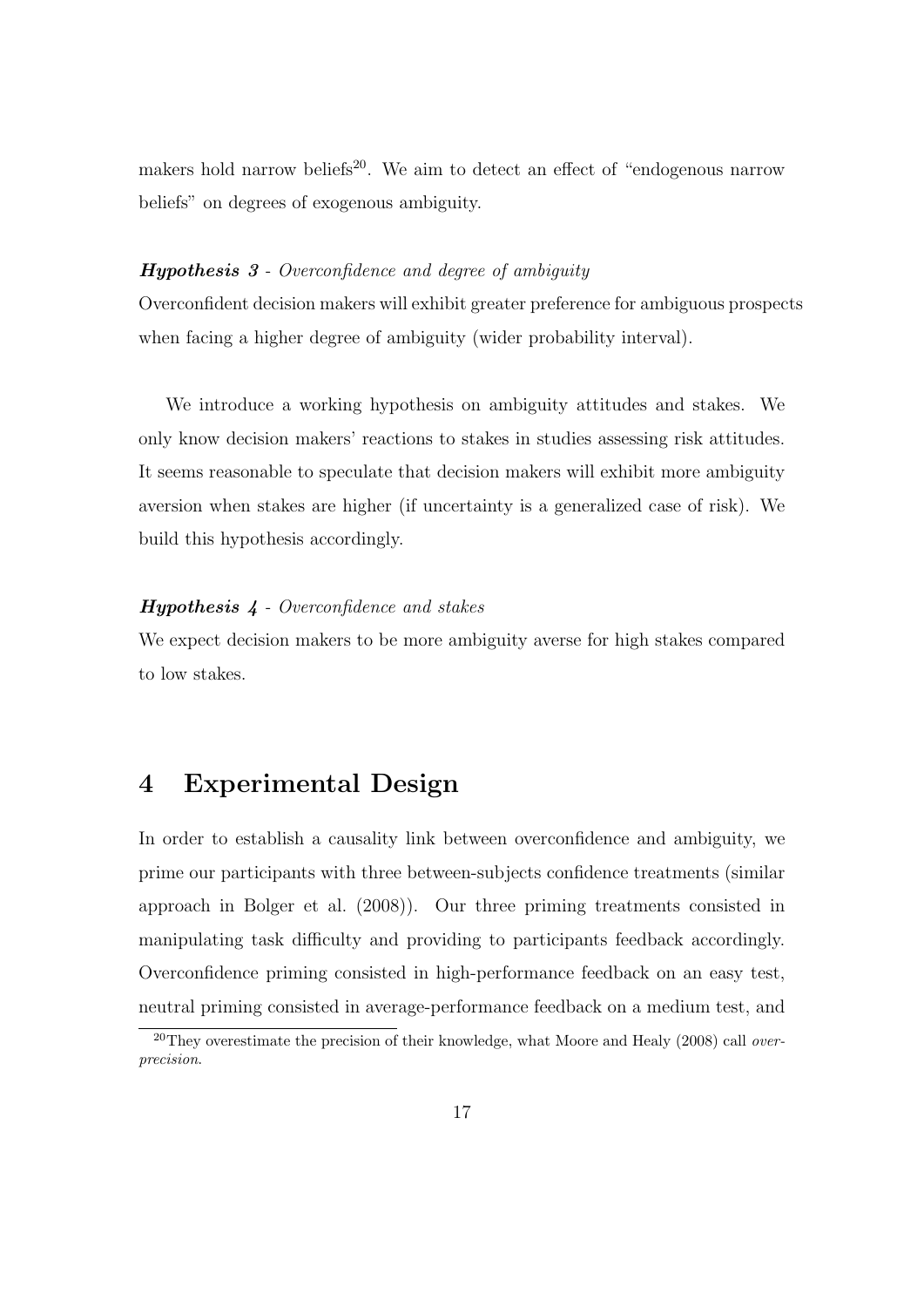underconfidence priming consisted in low-performance feedback on a difficult test. Test feedback was aimed at boosting the effect of the treatment, and not simply rely on participants performance estimates. The test consisted in ten selected questions, for each difficulty level, from the "Tons o' Trivia" quiz of Moore and Healy (2008).

After this part of the experiment participants were called to express their preferences on pair-wise prospects between an ambiguous prospect  $(\mathcal{X}, [p, \overline{p}],$  which obtains \$x with an unknown probability within the given interval, 0 otherwise) and a risky prospect  $(\mathscr{X}, p_r)$ . Choices in this part of the experiment were framed as investment decisions.

This is a  $3x(2x2x3)$  mixed design, where only confidence priming is a betweensubjects factor. The choice task has a counterbalanced design and investment decisions were presented in eight different orders. For an example of choice task refer to Figure 1.

Figure 1: Illustration of prospects

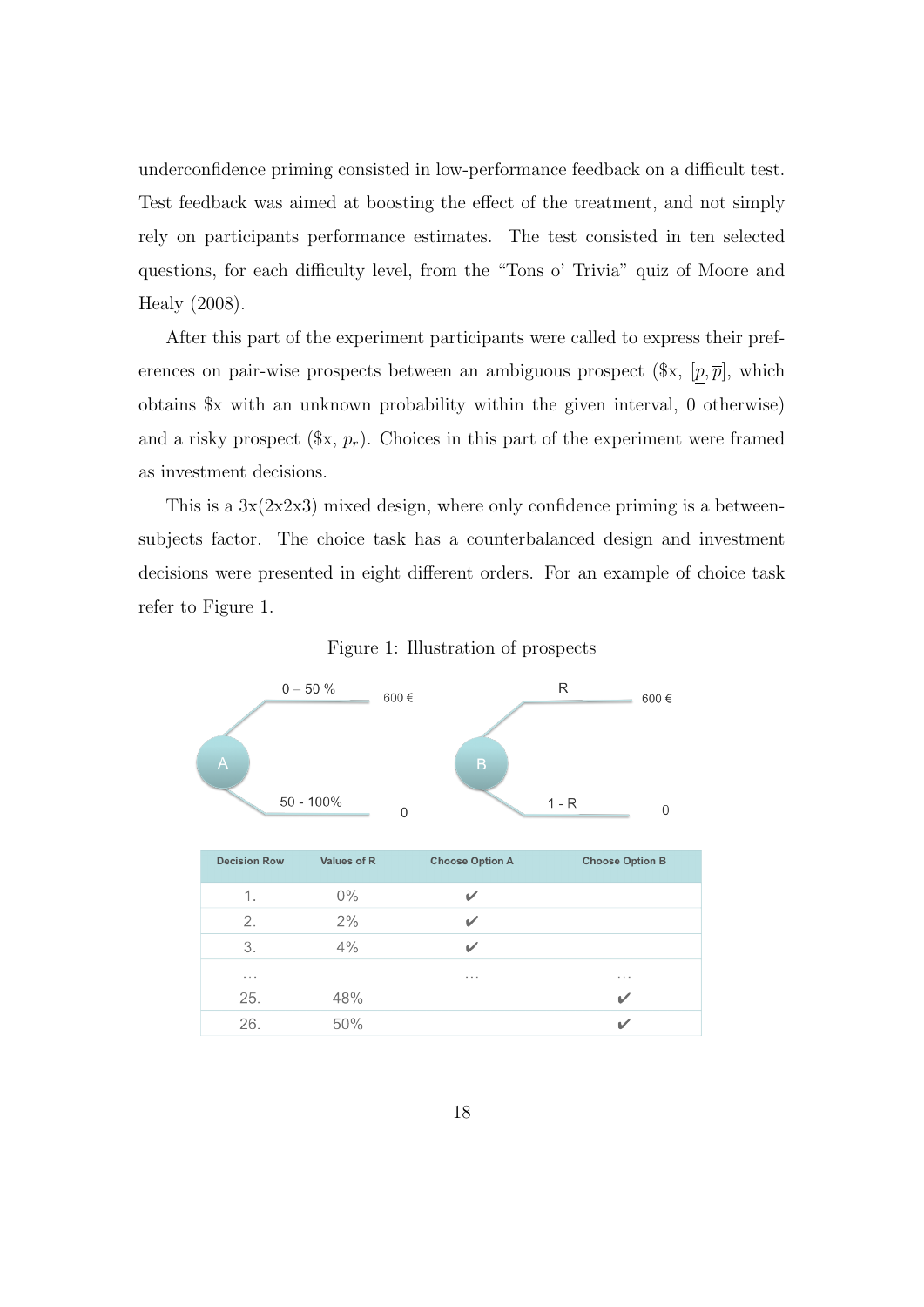Likelihood levels. Another experiment stimulus is the likelihood level of outcomes. In order to manipulate the likeliness of each outcome, we center probability intervals in three different midpoints or likelihood levels, respectively .25 for low likelihood, .5 for moderate, and .75 for high likelihood.

Degree of ambiguity. We manipulate the degree of ambiguity by varying the width of the probability interval. Narrow intervals (of length .2) represent less ambiguous situations, whereas wide intervals (of length .5) represent more ambiguous situations. The partition n is equal to  $.02$  in both cases. This allows a refined identification of decision makers' indifference point between the ambiguous and the risky prospect. For each investment decision, participants compare the ambiguous prospect with a series of risky prospect, where the extreme values of the risky probability  $p_{ri}$  are the natural boundaries of the probability interval of the ambiguous prospect. We assume uniform probability distribution inside each probability interval.

Stakes. Outcomes are defined in the gains domain only. We introduced a high stakes condition and a low stakes condition. Prospects across stakes conditions had constant expected value, computed at the midpoint of the probability interval.

The expressed indifference, or the switching point from the ambiguous prospect to the precise prospect, is our variable of interest. Through participants' choices, we are able to estimate the ambiguity parameter as shown previously. Participants were presented with 12 investment decisions, with longer and shorter probability intervals, respectively with 11 or 26 binary choices. Each line represented a jump of 2% in the probability of the risky option. Each participant was asked to express one indifference for each investment decision, i.e., start with the ambiguous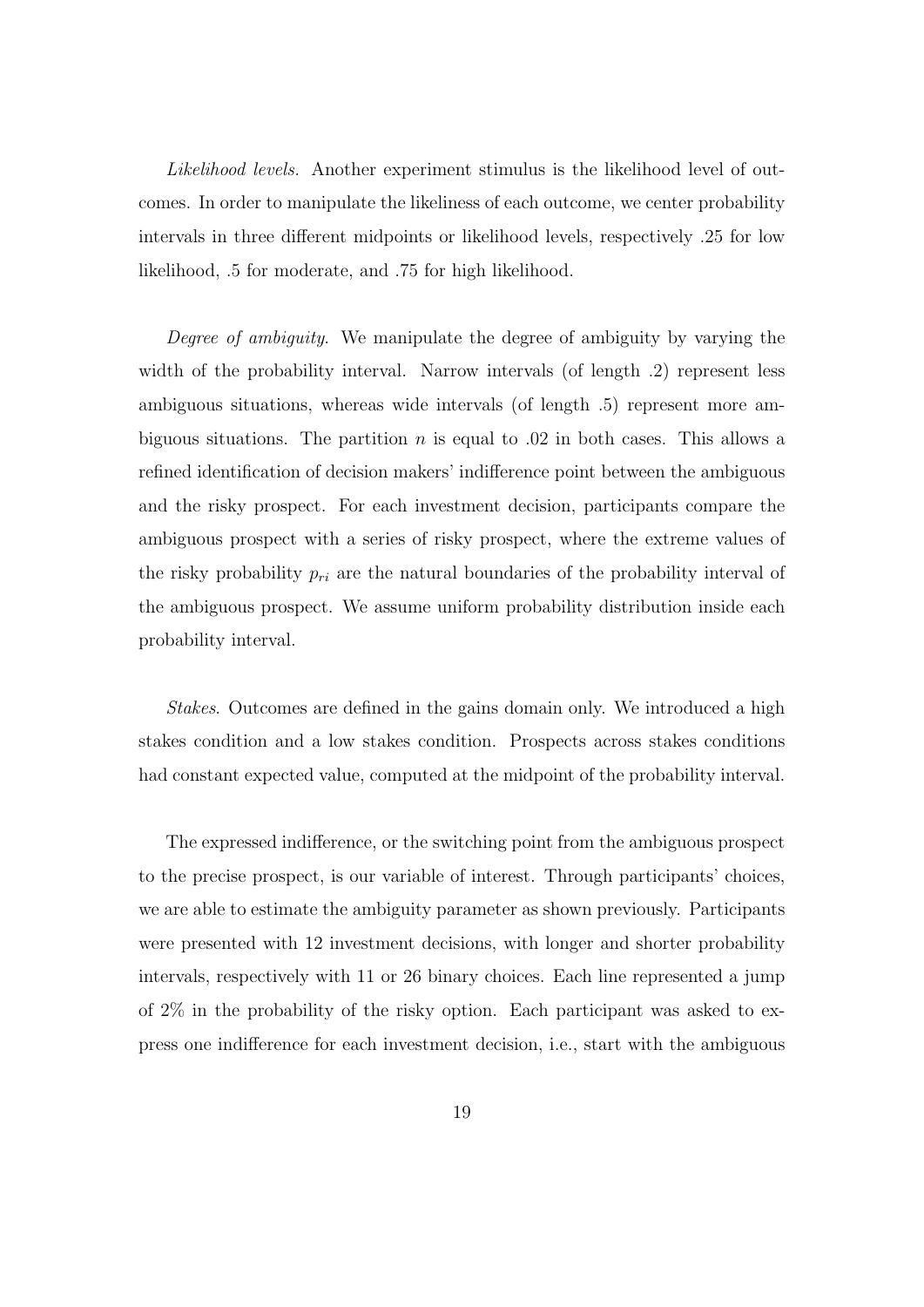prospect then crossover to the risky one. Thus, we have twelve indifferences for each participant.

From a stochastic dominance perspective, for a given probability interval, even an extremely ambiguity-averse decision maker should choose the ambiguous prospect in the first-row choice<sup>21</sup>, where the probability of the risky prospect,  $p_r$ , coincides with the lower bound of the probability interval, p. In this way, the ambiguous option yields at least probability p or a higher probability. Likewise, even the most ambiguity-seeking decision maker should choose the risky prospect in the last-row choice option, where the probability of the risky prospect,  $p_r$  coincides with the upper bound of the probability interval,  $p$ , in which case, the risky prospect yields the highest precise probability. A similar logic applies to the entire battery of risky prospects compared to the ambiguous prospect, also away from the boundaries. Respecting this logic ensures a unique switching point. Moreover, choices that are inconsistent with the described pattern represent a violation of stochastic dominance.

### 4.1 Participants, Procedure, and Instructions

#### 4.1.1 Participants

We rely on a unique sample of participants. The experiment was run with 40 Executive Education participants<sup>22</sup> that selected the Entrepreneurship and Innovation track. The Executive Education participants were informed and invited to participate in our study in the morning of their Entrepreneurship & Innovation seminar. Participation was voluntary. They were told that two of them would be selected at random to play for payoff one of the prospects in their booklets. Payoff was a function of their choices and of chance. The selected participant could

 $21$ Given a set of binary choices, or investment decision

 $22$ In our institution, during May 2011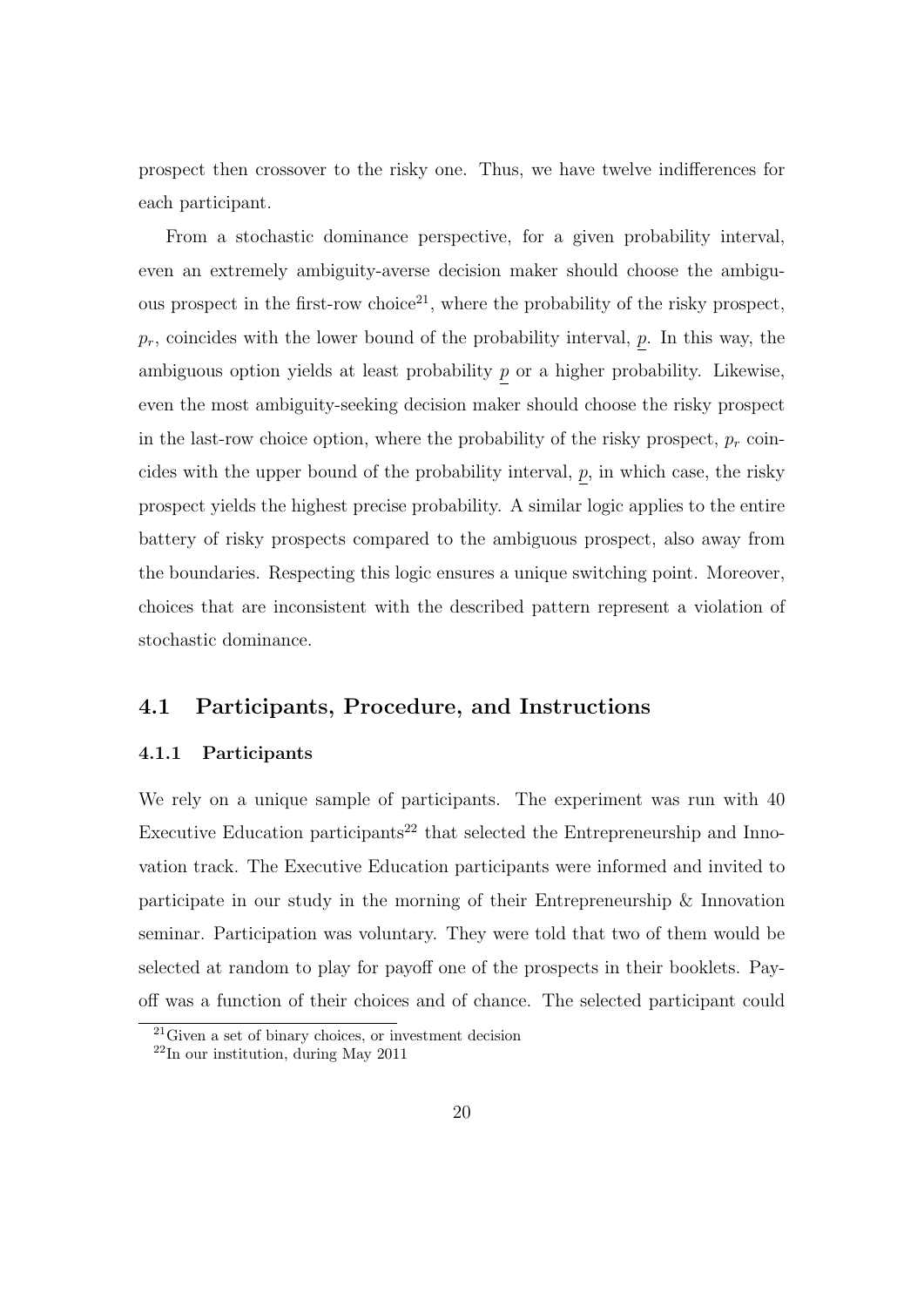earn up to 600 Euros. Participants were between 32 and 49 years old, with an average age 39. Demographics of our sample show that 95% of the participants have more than 10 years work experience; 15% are currently self-employed and 43% declare to have been business owner before. The yearly individual revenue of our participants is quite interesting: 21% falls in the 45K-90K Euros and another 20% declares individual yearly revenues above 160K Euros. 95% of the sample has more than 10 years of work experience, and 62% holds a master's degree. Women were underrepresented in this group (12%).

#### 4.1.2 Procedure

The experiment was run in a plenary session with paper and pencil. Student that expressed the desire to participate in the study, filled the 'Tons o' Trivia" quiz (selected questions from Moore & Healy, 2008) at the end of the morning session. They were told that the second part of the experiment would take place at the end of the afternoon class session. Executives that decided to participate to the second part were distributed the feedback of their morning quiz and the booklet with the choice tasks. Instructions were read aloud by the experimenter and a hard copy was distributed with each booklet. On average, the first part of the experiment took 10 minutes to complete and the second part required 50 minutes.

In our experimental session, participants began by indicating their preference between option A or option B for each ordered choice list of the twelve investment decisions, with the understanding that one of these choices would be selected at random ex-post. If the participant had selected option B, the probability would be given and the prospect would be played for payoff. If the participant had selected option A, the probability would be randomly determined within the given probability interval, then the prospect would be played for payoff. The assumption underlying this point, also for practical matters, was uniform probability distribu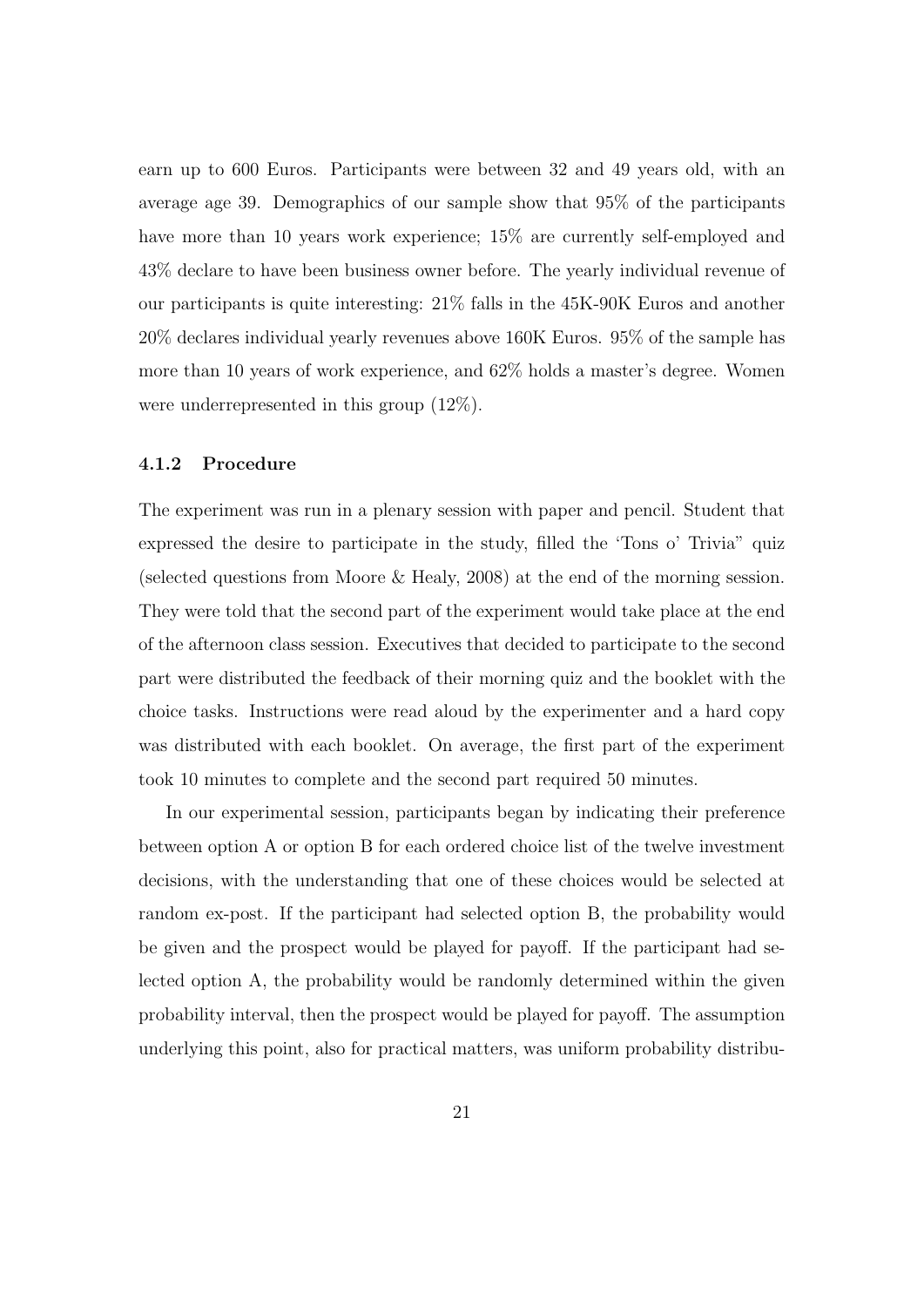tion inside each probability interval. This procedure satisfies the BDM-incentive compatibility elicitation method (see Becker, DeGroot, & Marschak, 1964).

Participants had a hard copy of the instructions, provided with their experimental booklet.

One possible limitation of this approach could be that incentives are likely to be diluted first, by the random selection of one investment decision and then by the random selection of just two participants for payoff (Starmer & Sugden, 1991). Although, participants were engaged through the experiment and showed great interest during the debriefing session.

## 5 Results

Before proceeding with more aggregated analysis, we first summarize the raw data as in the Figures 2 and 3. These graphs represent the proportions  $(\%)$  of ambiguous choices for each experimental condition (for a similar approach, see Wu and Gonzalez (1996)). This very simple representation shows the different patterns of ambiguous choices through confidence priming treatments and other experimental conditions. The well-distinguished red curve in these graphs, represents the proportion of ambiguous choices of overconfident decision makers. Overconfident decision makers choose less ambiguous options for low likelihood prospects (probability interval midpoint .25), compared to the other two groups; whereas, for the moderate and high likelihood prospects (respectively probability interval midpoints .5 and .75) overconfident decision makers increase the proportion of chosen ambiguous prospects. Similar to the approach of Wu and Gonzalez (1996) for risk, the proportion of ambiguous choices would drive the curvature of the weighting function.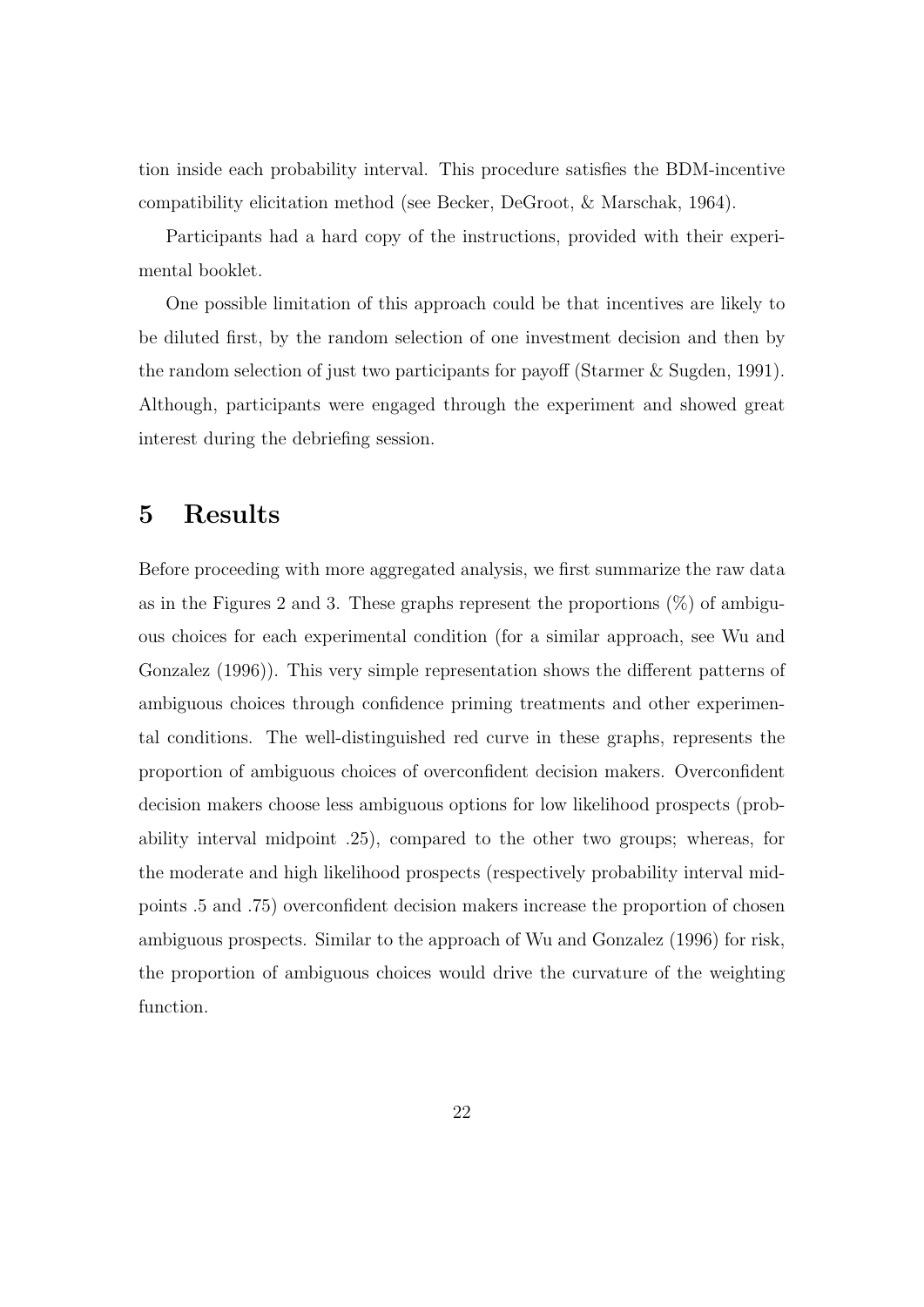

Figure 2: Ambiguous choices  $(\%)$  for narrow probability intervals

Figure 3: Ambiguous choices  $(\%)$  for wide probability intervals



The results of our One-way ANOVA confirm our Hypothesis 1: when primed with overconfidence participants tend to prefer ambiguity rather than risk. Given our measure of ambiguity attitudes, our overconfident (OC) decision behave as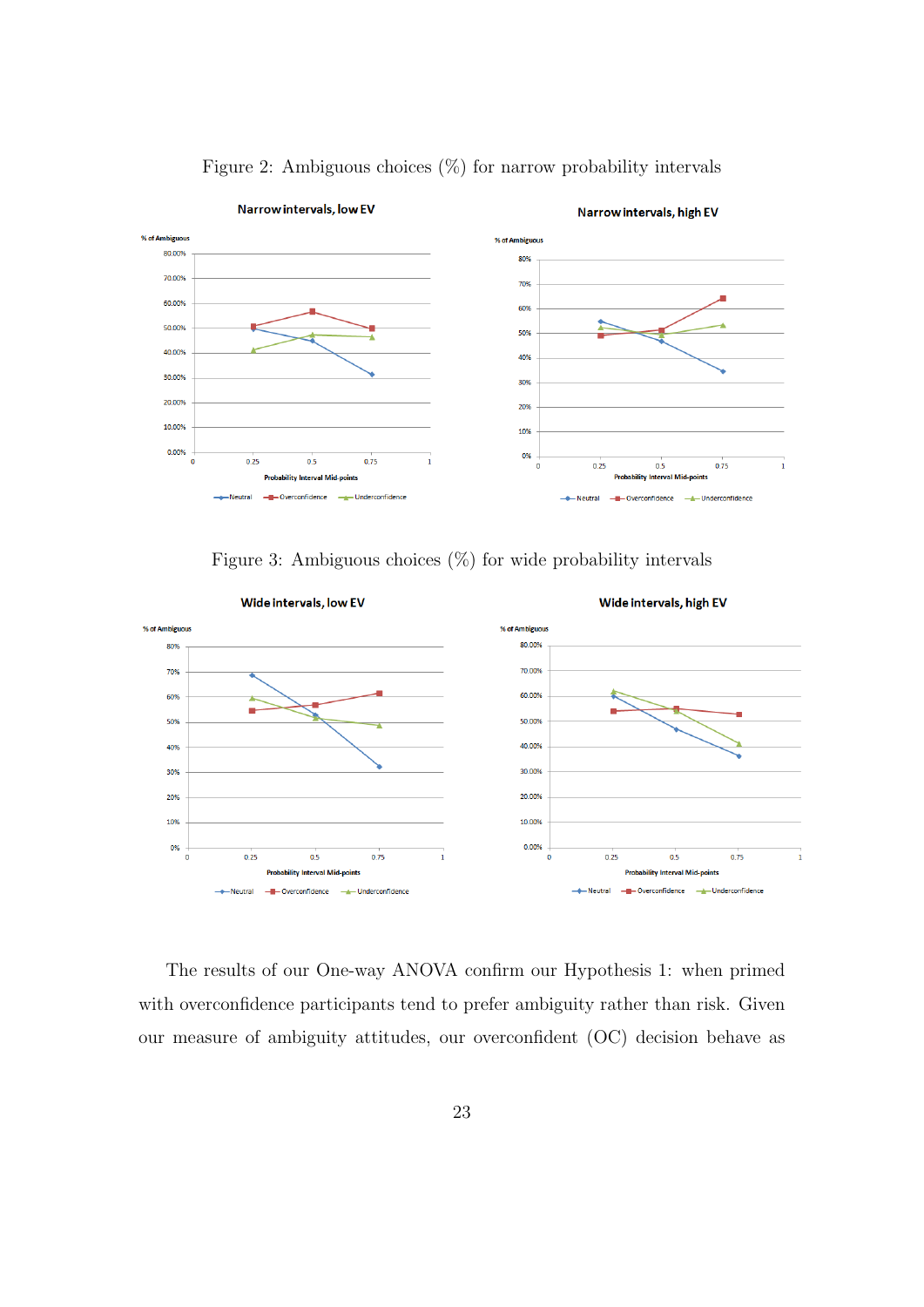ambiguity seekers, with an ambiguity parameter  $w_p = .46$ , (significantly different from 0,  $Pr(T > t) = .000$ , significantly lower than .5 ( $Pr(T < t) = 0.0007$ ). Our results show that our neutral-confidence (NC) decision makers are ambiguity averse, with  $w_p = .534$  (significantly different from 0, Pr(T > t) = .000), significantly higher than .5 ( $Pr(T > t) = 0.0017$ ). Participants primed with underconfidence (UC) exhibit an ambiguity parameter  $w_p = .49$  (different from 0 at 5% significance), non-significantly different from .5 ( $Pr(T > t) = 0.9270$ ). Thus, our UC participants are ambiguity neutral.

Likelihood levels (H2). Our Hypothesis 2 is also supported: as expected, our analysis show that decision makers exhibit ambiguity seeking for small likelihood levels and ambiguity aversion for high likelihood levels (H2a). Overconfidence appears to weaken the effect of ambiguity (H2b), at least for moderate and high likelihood levels. OC decision makers are consistently ambiguity seekers, compared to NC and UC groups. In particular, NC decision makers switch from ambiguity neural behavior for low likelihood levels to ambiguity averse for high likelihood level  $(\Pr(T < t) = 0.0822)$ . Likewise, UC decision makers switch from ambiguity seeking for low likelihood levels to ambiguity averse for high likelihood levels  $(\Pr(T < t) = 0.0485)$ . The OC decision makers seem to be more consistent in their ambiguity attitudes throughout likelihood levels.

Degree of ambiguity  $(H3)$ . The degree of ambiguity does not seem to affect ambiguity attitudes of our participants (H3). However, participants in the neutral group (NC) exhibit less ambiguity aversion when they face wide intervals compared to narrow intervals  $(\Pr(T > t) = 0.040)$ . OC decision makers are consistently ambiguity seeking, disregarding the degree of ambiguity. UC decision makers are ambiguity seekers for narrow intervals and they behave as ambiguity neural for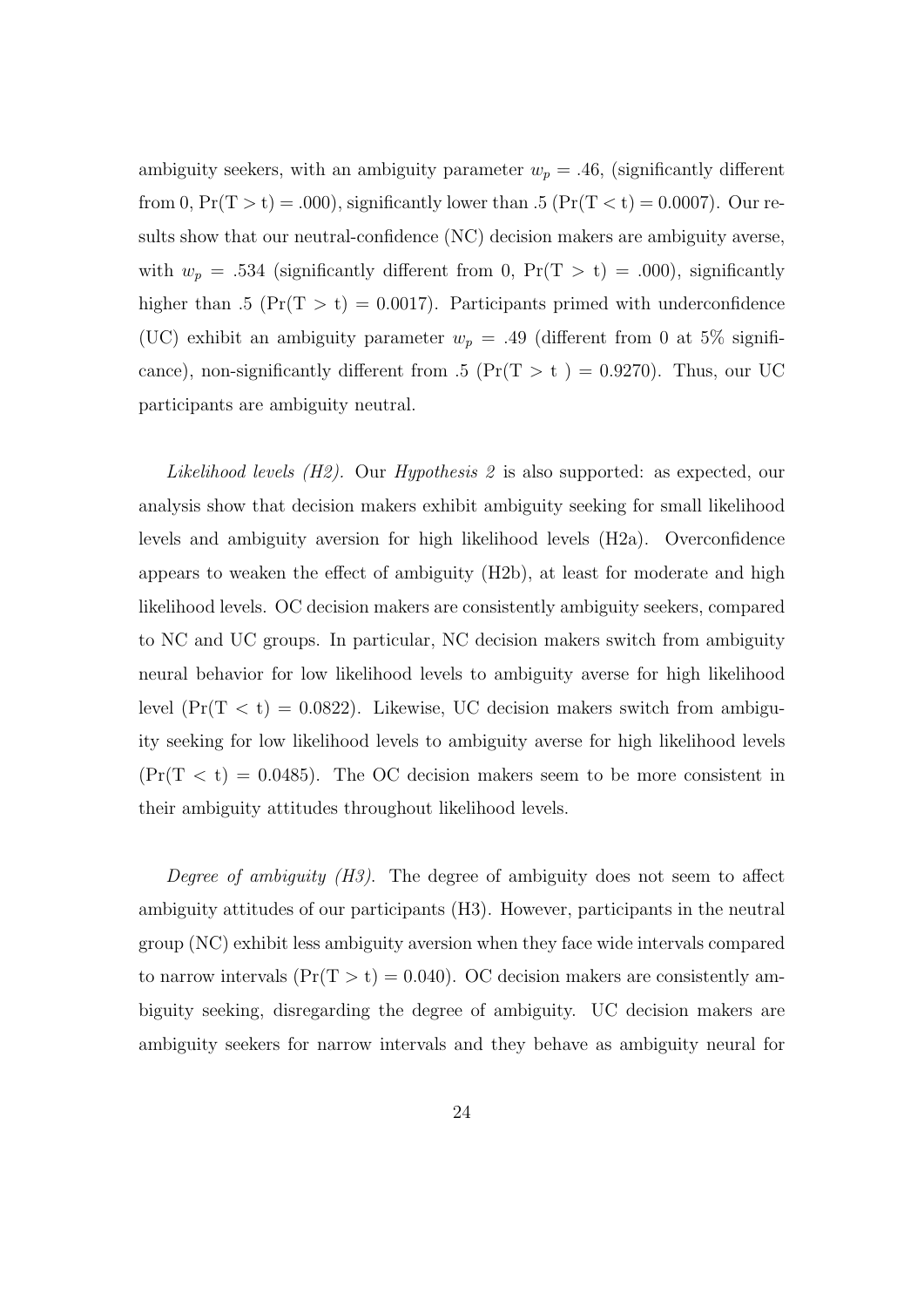wide intervals, although effects are non-statistically significant. These results show that overconfidence contributes to consistency of behavior disregarding ambiguity. For similar degrees of ambiguity, OC decision makers exhibit ambiguity seeking behavior compared to the other groups (NC, UC).

Stakes  $(H_4)$ . Stakes seem to have the expected effect on ambiguity attitudes. Pooled data show that for low stakes decision makers are ambiguity neutral: the ambiguity parameter is not significantly different from .5 (Pr(  $T > t$ ) = 0.2354). For high stakes decision makers become slightly ambiguity averse (Pr(T  $>$  t)  $=$ 0.0532). Though, OC decision makers are consistently ambiguity seekers, for both low and high stakes compared to NC decision makers, which are consistently ambiguity averse  $(\Pr(T < t) = 0.0056)$ . Interestingly, the UC decision makers switch from ambiguity seeking for low stakes to ambiguity averse for high stakes (Pr(T  $(1) = 0.0167$ .

### 5.1 Overonfidence and Weighting Functions

In order to test the effect of overconfidence on ambiguity attitudes compared to risk attitudes, we assume a linear weighting function, also called neo-additive family, as in Abdellaoui et al. (2011), for both risk and ambiguity. In this part of the analysis, we relax the assumption of Budescu et al. (2002)model that the parameters of weighting functions for risk and ambiguity are the same. Linear weighting functions are a simple, but extremely useful family of probability weighting functions (6):

$$
f(p) = b + ap \tag{6}
$$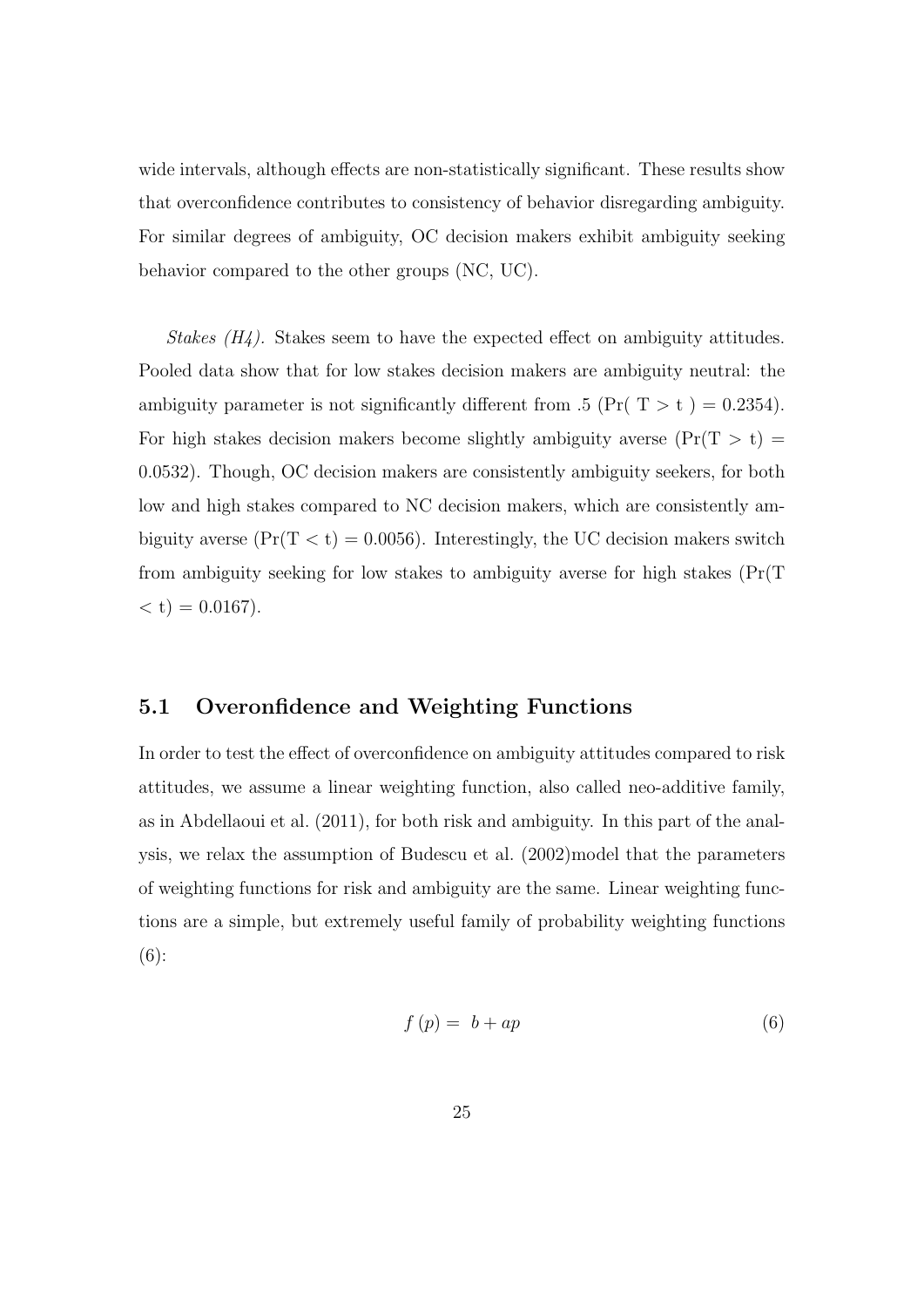$f(p)$  is the weighting function

b is the optimism index, which accounts for elevation

a is the insensitivity index, the slope of the curve

At the indifference point, we have equal utilities of the prospects:

$$
U(x) * f(p_a) = U(x) * f(p_{ri})
$$
\n<sup>(7)</sup>

$$
b_a + a_a p_a = b_r + a_r p_r \tag{8}
$$

Where  $b_a$  is the optimism index for ambiguity, and  $b_r$  is the optimism index for risk;  $a_a$  is the insensitivity index for ambiguity, and  $a_r$  is the insensitivity index for ambiguity;  $p_a$  is the probability of the ambiguous option and  $p_r$  is the probability of the risky option

We can rearrange the above equation, in order to estimate the ratio of the weighting function parameters:

$$
p_{ri} = \left(\frac{a_a}{a_r}\right) p_{mid} + \frac{b_a - b_r}{a_r} \tag{9}
$$

Where,  $p_{mid}$  is the midpoint of the given probability interval. This way, we can compare the switching point of the decision maker with the midpoint of the probability interval. We can estimate specification (9) through a simple linear regression:

$$
p_r = \alpha p_{mid} + \beta + \varepsilon \tag{10}
$$

Given our design, we incorporate the between-subjects priming conditions in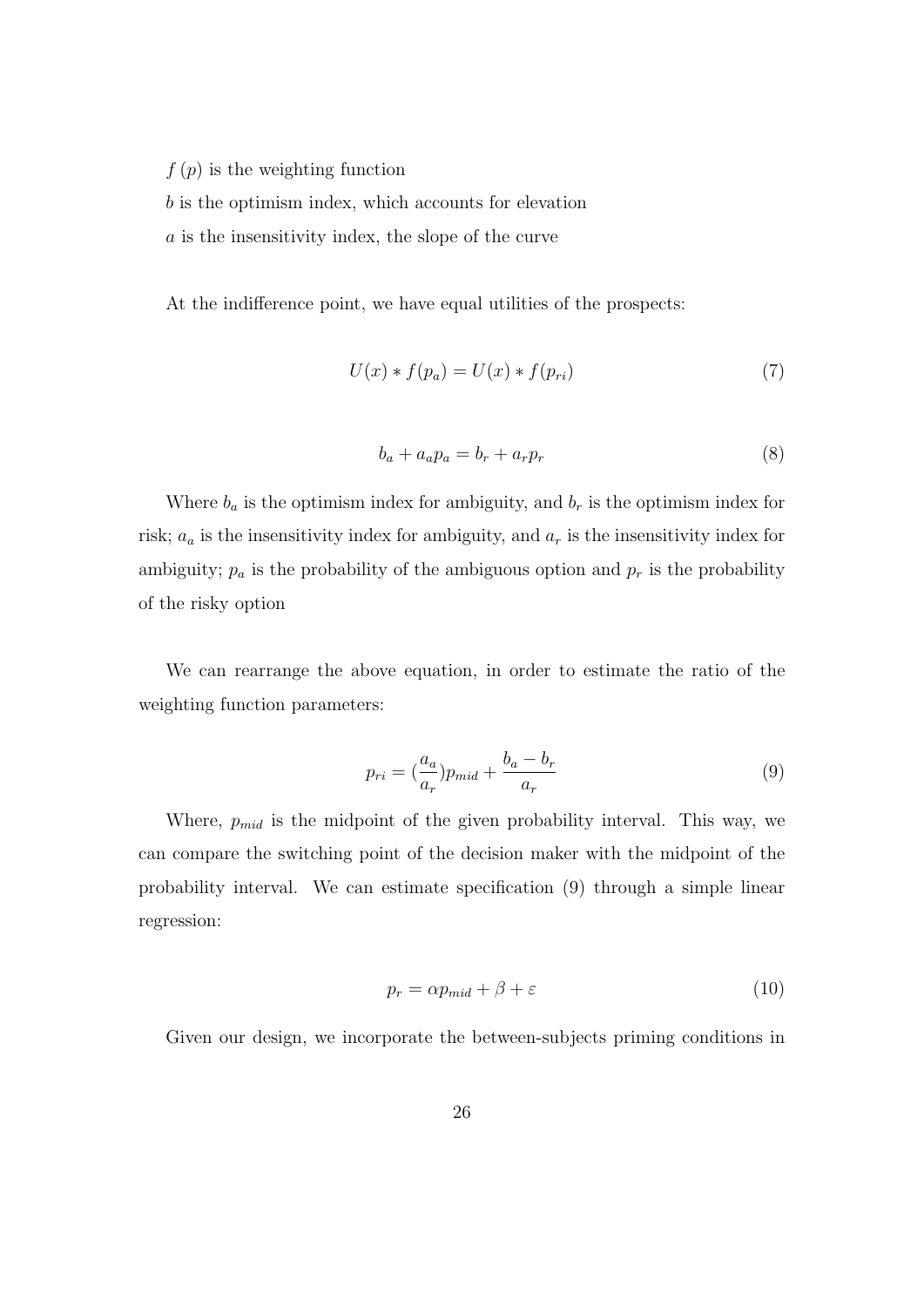the following multiple regression:

$$
p_r = (\alpha_{nc} + \alpha_{oc}OC + \alpha_{uc}UC) p_{mid} + (\beta_{nc} + \beta_{oc}OC + \beta_{uc}UC) + \varepsilon \tag{11}
$$

Where  $\alpha$  is the ratio for the insensitivity indexes, and  $\beta$  is the intercept for the neutral group. OC, NC, and UC are dummy variables respectively for overconfident, neutral-confidence, and underconfident.

Estimates for each treatment group, significant at 5% clustered on subjects. Estimates show that for the NC group, the ratio of slopes between ambiguity and risk weighting functions is  $\alpha = .44$  (.22), while the term  $\beta = .25$  (.10). For the OC group, the ratio of slopes is  $\alpha = .98$  (.22),  $\beta = .019$  (.10) (similarly, we report the values for the UC group:  $\alpha = .93$  (.22),  $\beta = .03$  (.10)). This result shows that for individuals in the neutral group, weighting functions for risk and ambiguity are further apart if compared to the overconfident group. For the OC decision makers, the weighting functions for risk and ambiguity tend to be closer to each other, having the ratio of slopes of these functions approaching the unit. These results confirm the magnitude and the direction of the ANOVA analysis.

## 6 Discussion and Conclusions

We believe that linking overconfidence and ambiguity attitudes is an important and timely issue, with immediate applications to the study of entrepreneurship, management, insurance markets, financial markets, and related fields.

Given the pervasiveness of uncertainty in business and entrepreneurial activities, we believe that addressing ambiguity attitudes of entrepreneurs is a timely issue. Recently, Pontikes (2012) claims that ambiguous situations are attractive to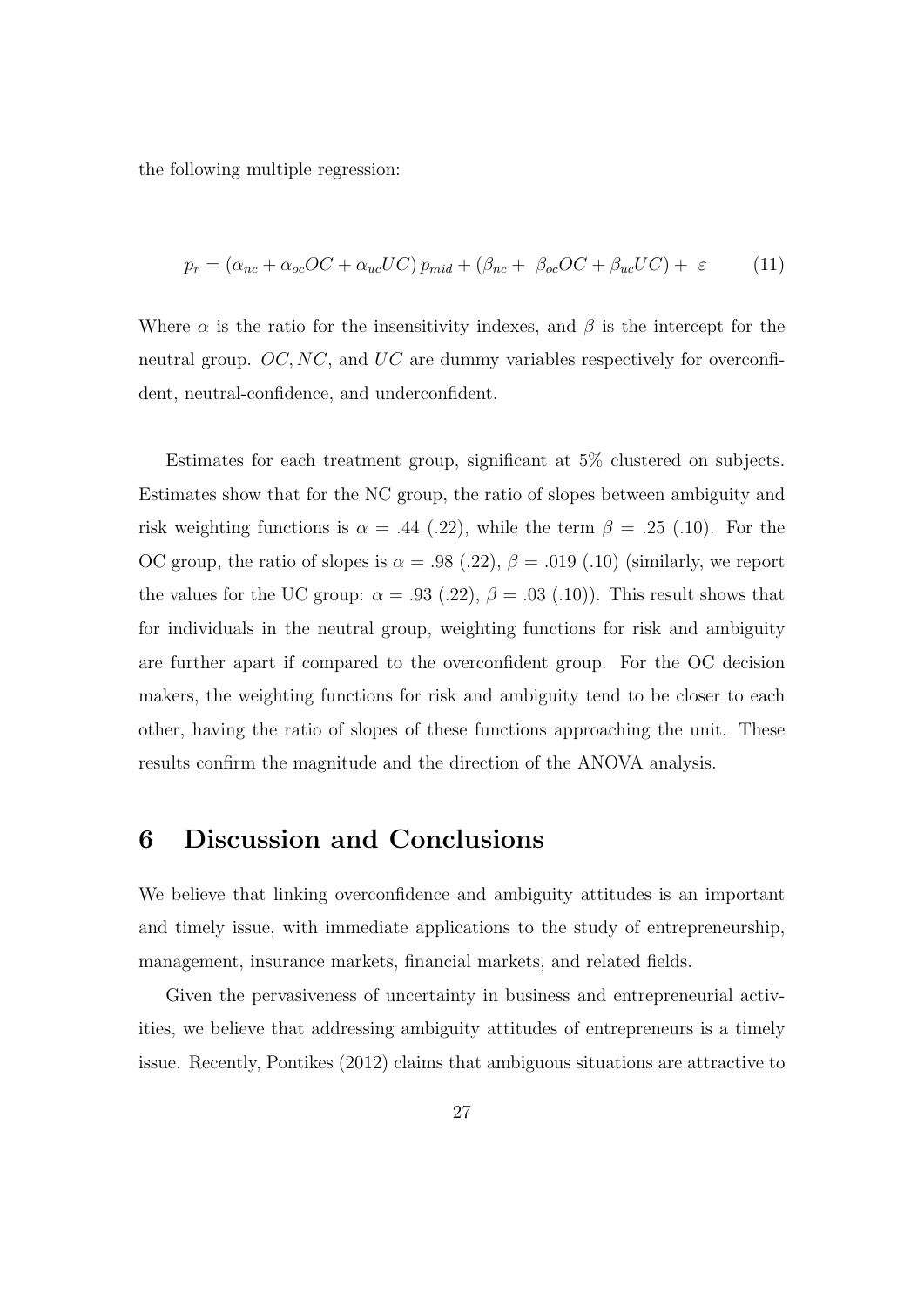independent venture capitalists, since ambiguity allows entrepreneurs leeway for action aimed at meeting challenging and unclear targets. Conversely, institutional venture capitalists prefer clearly defined (non-ambiguous) targets and choose to fund mainstream projects. Even though the focus in Pontikes (2012) is not on probabilistic ambiguity, its contribution establishes the importance of addressing ambiguity in strategic management and entrepreneurship research. We could safely assume that ambiguity attitudes may constitute one antecedent factor of the effectuation logics theorized in Sarasvathy (2009). In her inspirational book, Sarasvathi suggests that entrepreneurs employ effectual constructivist logics in their decision making in situations where the future is unpredictable, goals are unclear, and the environment is driven by human action. This suggestions resonate with, and indirectly reinforce, the importance of ambiguity and ambiguity attitudes in entrepreneurial decision making.

Our results show that ambiguity attitudes are not a stable trait, and beyond domain and likelihood level, other factors may influence decision makers' attitude vis-à-vis ambiguity. Our conceptualization of overconfidence is broader than the "competence hypothesis" advanced by Heath and Tversky (1991). With our setting we confirm that overconfidence has a carry-over effect on ambiguity preferences in other domains. That is, individuals that experience a recent success due to their skill, would expand their positive belief to areas that are not directly related to skill. Yet, the performance of an investment project, may well depend on the abilities of the entrepreneurs, although not directly related to codified knowledge. We notice in particular that overconfident decision makers are consistent in their choices and persistently ambiguity seekers. Decision makers primed with neutral-confidence are ambiguity averse. Lastly, the underconfident group presents the most erratic behavior in terms of ambiguity preferences through experimental conditions. We find of extreme interest the reaction of overconfident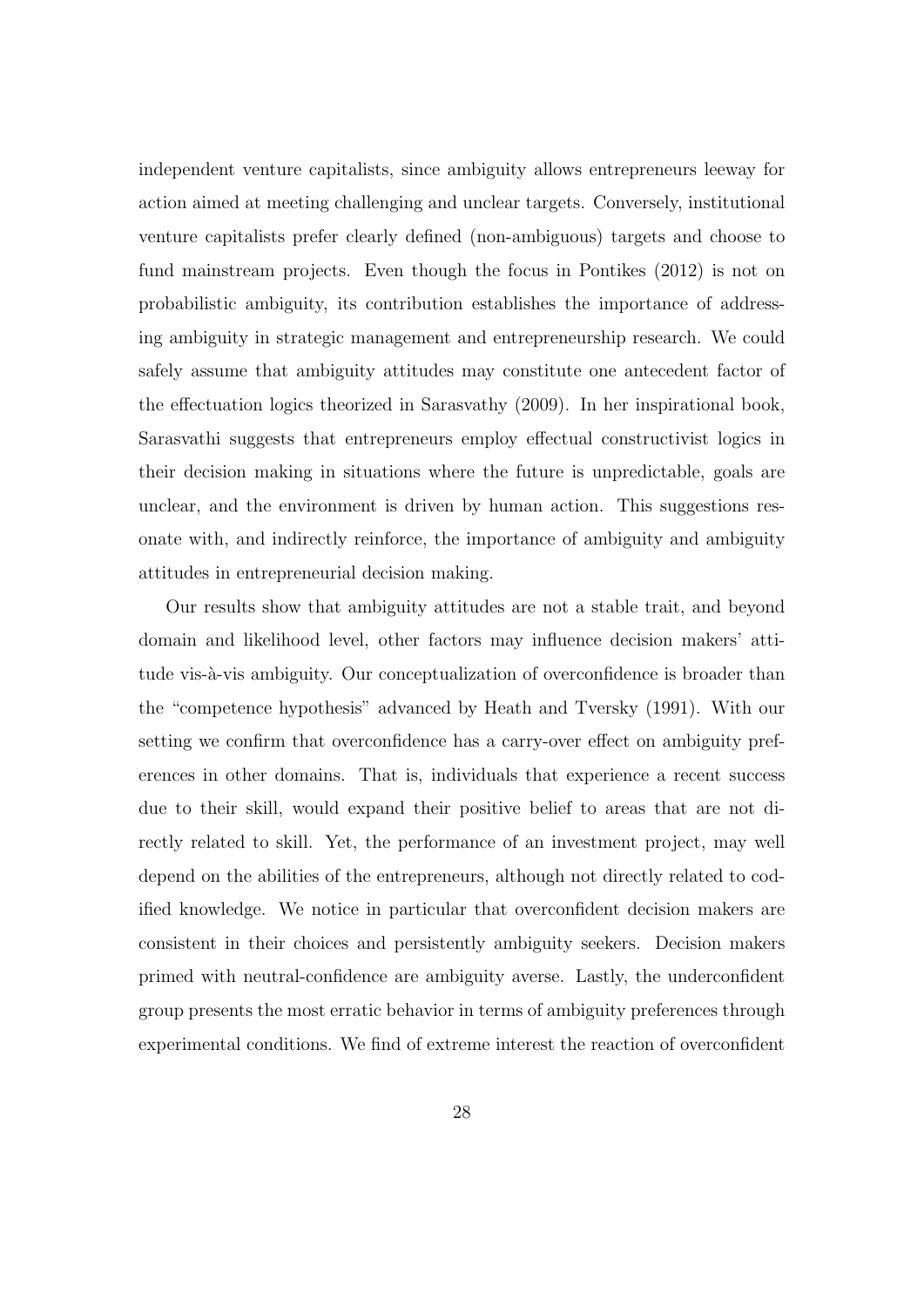decision makers to likelihood levels, degrees of ambiguity and stakes. Neutral and underconfident decision makers tend to show higher sensitivity in their ambiguity attitudes at changes in experimental conditions, i.e., magnitude of stakes.

It would be of great interest to relate business performance and entrepreneurial overconfidence, as well as innovativeness of the venture. It would be interesting to relate our results with observed excess entry (Camerer and Lovallo, 1999). If overconfident decision makers, on average correct likelihood insensitivity when deciding under ambiguity, then, is still overconfidence driving an irrational decision to enter a market? Rather, it could be the underconfident or neutral-confidence group, that behave as ambiguity seeking, that may account for high failure rates (as reported in Cooper et al. (1988)). Why underconfident decision makers would still exhibit ambiguity seeking behavior on investment decisions? This result could be driven by a sense of lack of control, escalation of commitment, loss aversion, or a feeling of "having nothing to lose".

Since March and Shapira (1987) contribution on managerial perspectives on risk attitudes, decision science and behavioral decision making have evolved in order to accommodate more complexity in the existing models, and incorporate as well the role of uncertainty in decision making. Thus, our research is informative to researchers in entrepreneurship and strategic decision making in several ways. It re-opens the debate on risk and risk attitudes, casting doubts that risk attitudes may not be capturing the entire observed variance on entrepreneurial behavior. Also, individuals and organizations are not rational decision makers, thus they process probabilistic information in ways that are susceptible to biases, psychological states, emotions, mood, etc.,. Moreover, this research is, hopefully, but a starting point of applications of decision theories to entrepreneurship and management studies. Strategic decisions are constantly made under conditions of ambiguity and calls for decision often do not allow to managers sufficient time to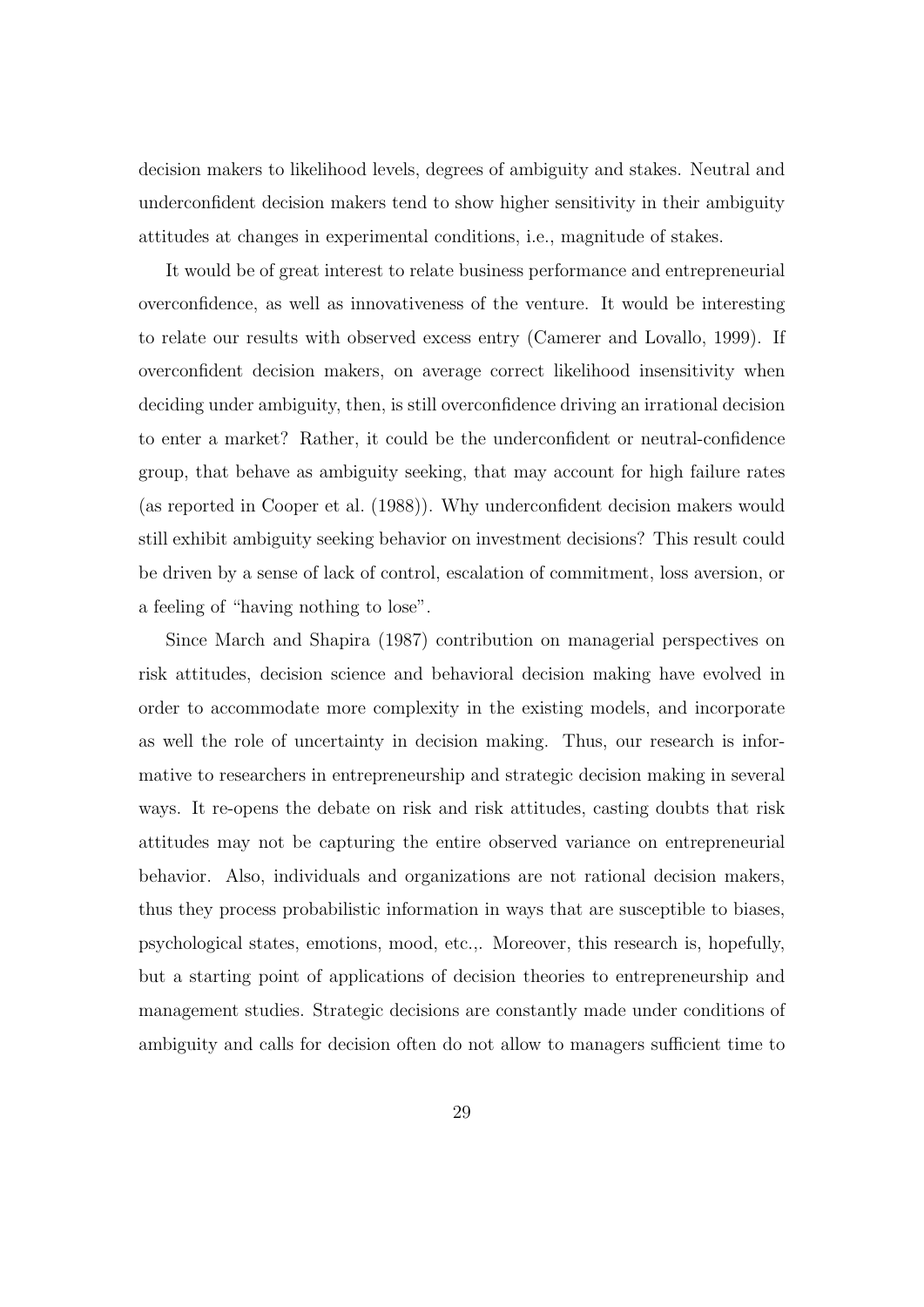collect more useful information to support their choices. More often than not, information is not available. Are entrepreneurs individuals that are naturally prone to ambiguity? Or, individuals that learn to embrace uncertainty, adjust faster to the unexpected are the ones that become entrepreneurs?

Open questions in managerial and entrepreneurial cognition include inquiries related to whether individuals who tend to take risky or uncertain decisions in their professional lives also tend to underinsure. That is, is it the case that a person who can tolerate a high degree of uncertainty in the development of a new project would also refrain from insuring their property or their life, or will it be the case that people tend to be overconfident in their professional domain, yet to be uncertainty averse in their personal lives?

Other applications include managerial compensation schemes with variable components that depend on performance. Would overconfident managers seek more ambiguous compensation packages since they believe in higher future performance of their units? Or perhaps they feel more in control of certain events that determine pay?

Past research has documented that attitudes towards risk and ambiguity are not global features, but domain-specific. These questions suggest future directions of investigations aimed at assessing whether individual attitudes differ between situations in which the person has a sense of control (presumably, their choice of project) and situations in which the person does not (such as environmental contingencies).

These questions have had very little attention to date, especially in the field of entrepreneurship. This work brings in a novelty by jointly, yet independently, considering overconfidence and ambiguity attitudes in an experimental investigation with Executive Education participants that self-selected in the Entrepreneurship and Innovation track. To the best of our knowledge, this is the first work investi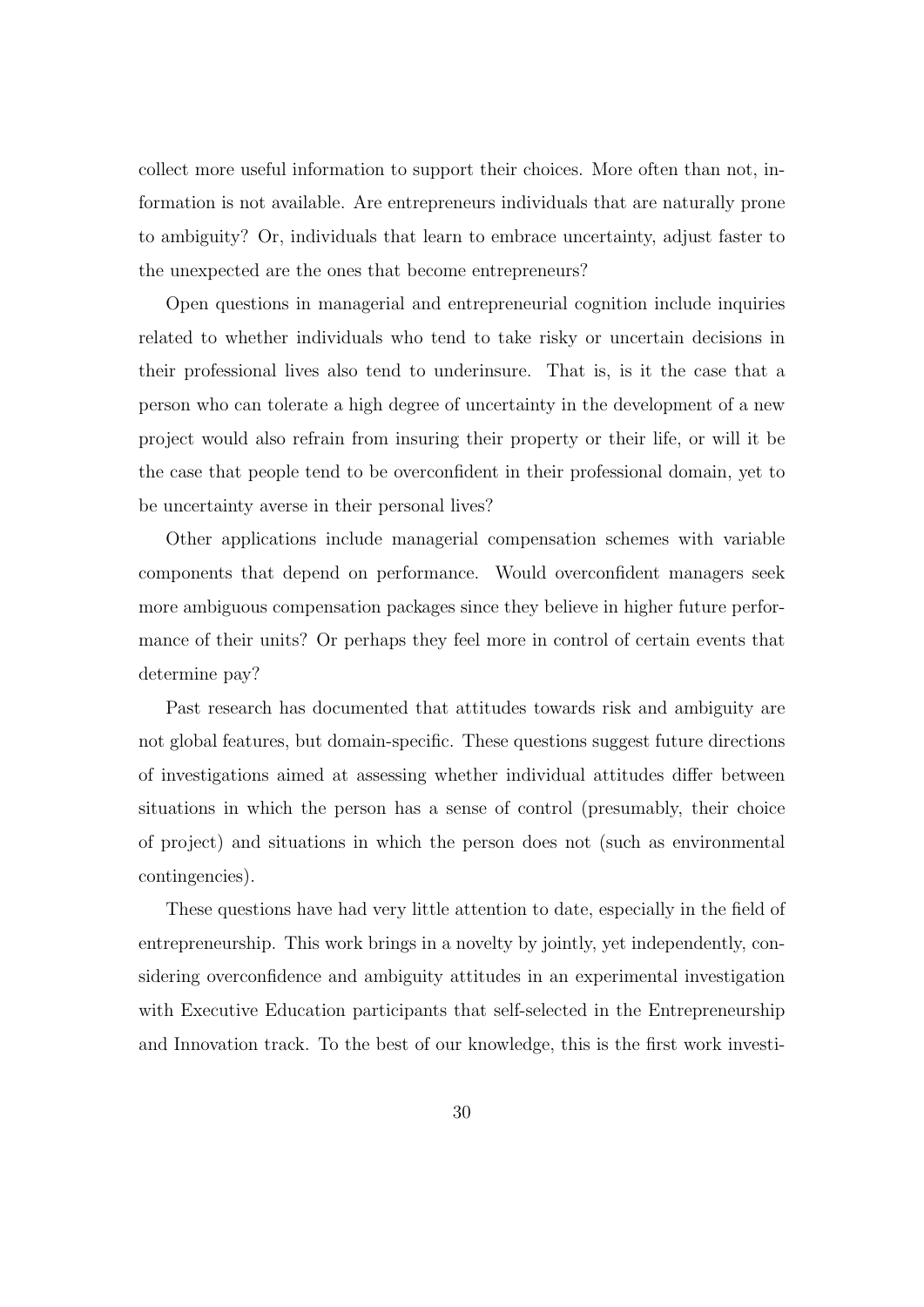gating entrepreneurial choice under ambiguity and the impact of overconfidence.

#### Acknowledgments

I would like to express my gratitude to professors Mohammed Abdellaoui, Thomas Astebro, Itzhak Gilboa, and Jamal Shamsie for their valuable comments. This work is partly funded by HEC Paris Leadership Center. Previous versions of this paper benefited from discussions with conference participants at EMLyon in Chamonix, ASFEE in Montpellier, FUR XV in Atlanta, ESA in New York, SEI in Copenhagen, and SMS in Prague.

## References

- Abdellaoui, M., Baillon, A., Placido, L., and Wakker, P. P. (2011). The rich domain of uncertainty: Source functions and their experimental implementation. The American Economic Review, 101(2):695–723.
- Allais, M. (1953). Le comportement de l'homme rationnel devant le risque: Critique des postulats et axiomes de l'école américaine. Econometrica: Journal of the Econometric Society, pages 503–546.
- Åstebro, T., Jeffrey, S. A., and Adomdza, G. K. (2007). Inventor perseverance after being told to quit: The role of cognitive biases. Journal of Behavioral Decision Making, 20(3):253–272.
- Bernardo, A. E. and Welch, I. (2001). On the evolution of overconfidence and entrepreneurs. Journal of Economics & Management Strategy,  $10(3):301-330$ .
- Blavatskyy, P. R. (2009). Betting on own knowledge: Experimental test of overconfidence. Journal of Risk and Uncertainty, 38(1):39–49.
- Bolger, F., Pulford, B. D., and Colman, A. M. (2008). Market entry decisions. Experimental Psychology (formerly Zeitschrift für Experimentelle Psychologie), 55(2):113–120.
- Budescu, D. V., Kuhn, K. M., Kramer, K. M., and Johnson, T. R. (2002). Modeling certainty equivalents for imprecise gambles. Organizational Behavior and Human Decision Processes, 88(2):748–768.
- Budner, S. (1962). Intolerance of ambiguity as a personality variable. *Journal of* personality.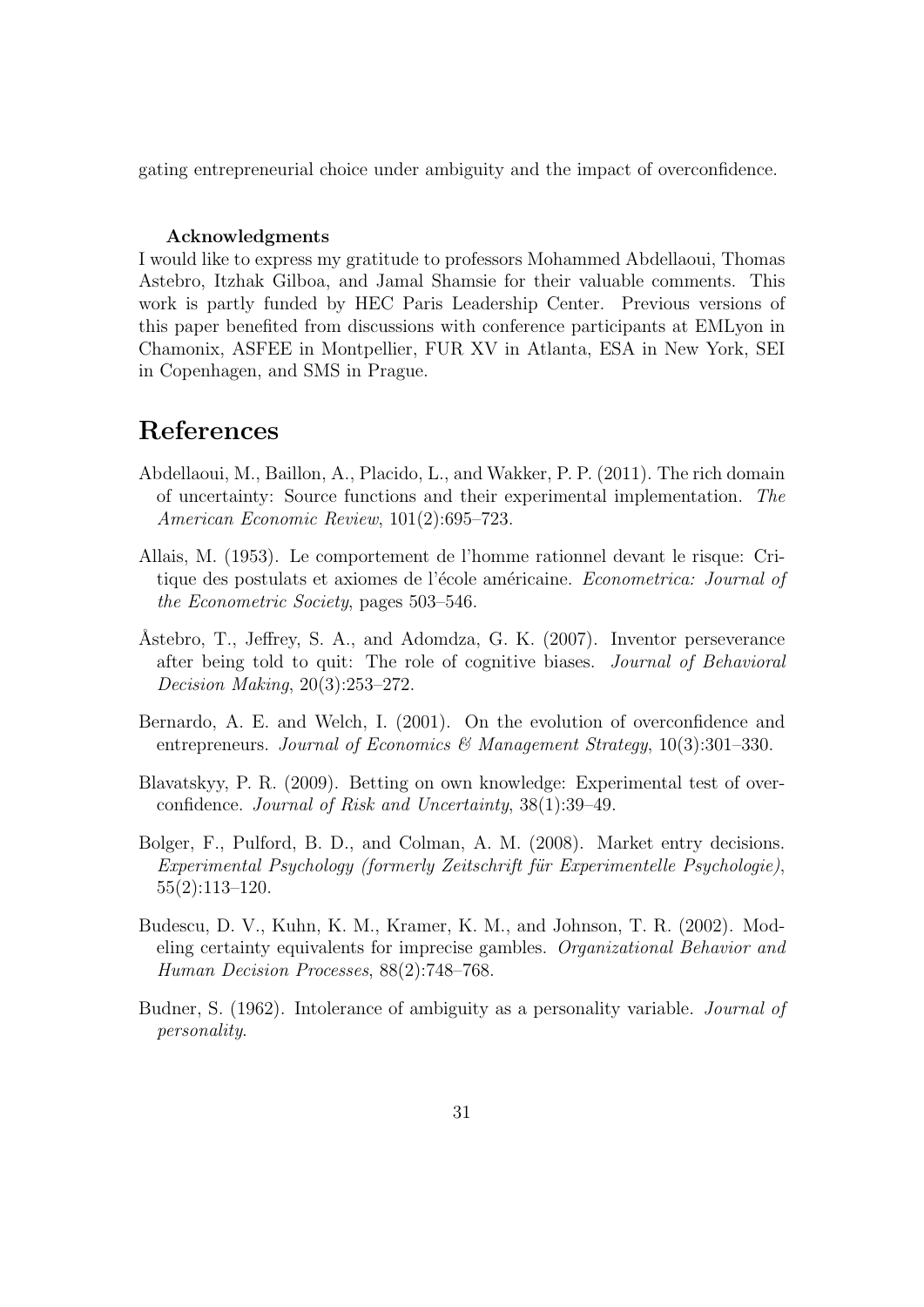- Burmeister, K. and Schade, C. (2007). Are entrepreneurs' decisions more biased? an experimental investigation of the susceptibility to status quo bias. Journal of Business Venturing, 22(3):340–362.
- Camerer, C. and Lovallo, D. (1999). Overconfidence and excess entry: An experimental approach. The American Economic Review, 89(1):306-318.
- Camerer, C. and Weber, M. (1992). Recent developments in modeling preferences: Uncertainty and ambiguity. *Journal of risk and uncertainty*, 5(4):325–370.
- Carleton, R. N., Gosselin, P., and Asmundson, G. J. (2010). The intolerance of uncertainty index: Replication and extension with an english sample. Psychological assessment, 22(2):396–406.
- Compte, O. and Postlewaite, A. (2004). Confidence-enhanced performance. American Economic Review, pages 1536–1557.
- Cooper, A. C., Woo, C. Y., and Dunkelberg, W. C. (1988). Entrepreneurs' perceived chances for success. Journal of business venturing, 3(2):97–108.
- Curley, S. P. and Yates, J. F. (1985). The center and range of the probability interval as factors affecting ambiguity preferences. Organizational behavior and human decision processes,  $36(2):273-287$ .
- De Bondt, W. F. and Thaler, R. H. (1994). Financial decision-making in markets and firms: A behavioral perspective. Technical report, National Bureau of Economic Research.
- Dollinger, M. J. (1983). Use of budner's intolerance of ambiguity measure for entrepreneurial research. Psychological reports, 53(3):1019–1021.
- Dollinger, M. J., Saxton, T., and Golden, P. A. (1995). Intolerance of ambiguity and the decision to form an alliance. Psychological reports, 77(3f):1197–1198.
- Einhorn, H. J. and Hogarth, R. M. (1985). Ambiguity and uncertainty in probabilistic inference. Psychological review, 92(4):433.
- Ellsberg, D. (1961). Risk, ambiguity, and the Savage axioms. The Quarterly Journal of Economics, pages 643–669.
- Fischhoff, B., Slovic, P., and Lichtenstein, S. (1977). Knowing with certainty: The appropriateness of extreme confidence. Journal of Experimental Psychology: Human Perception and Performance, 3(4):552.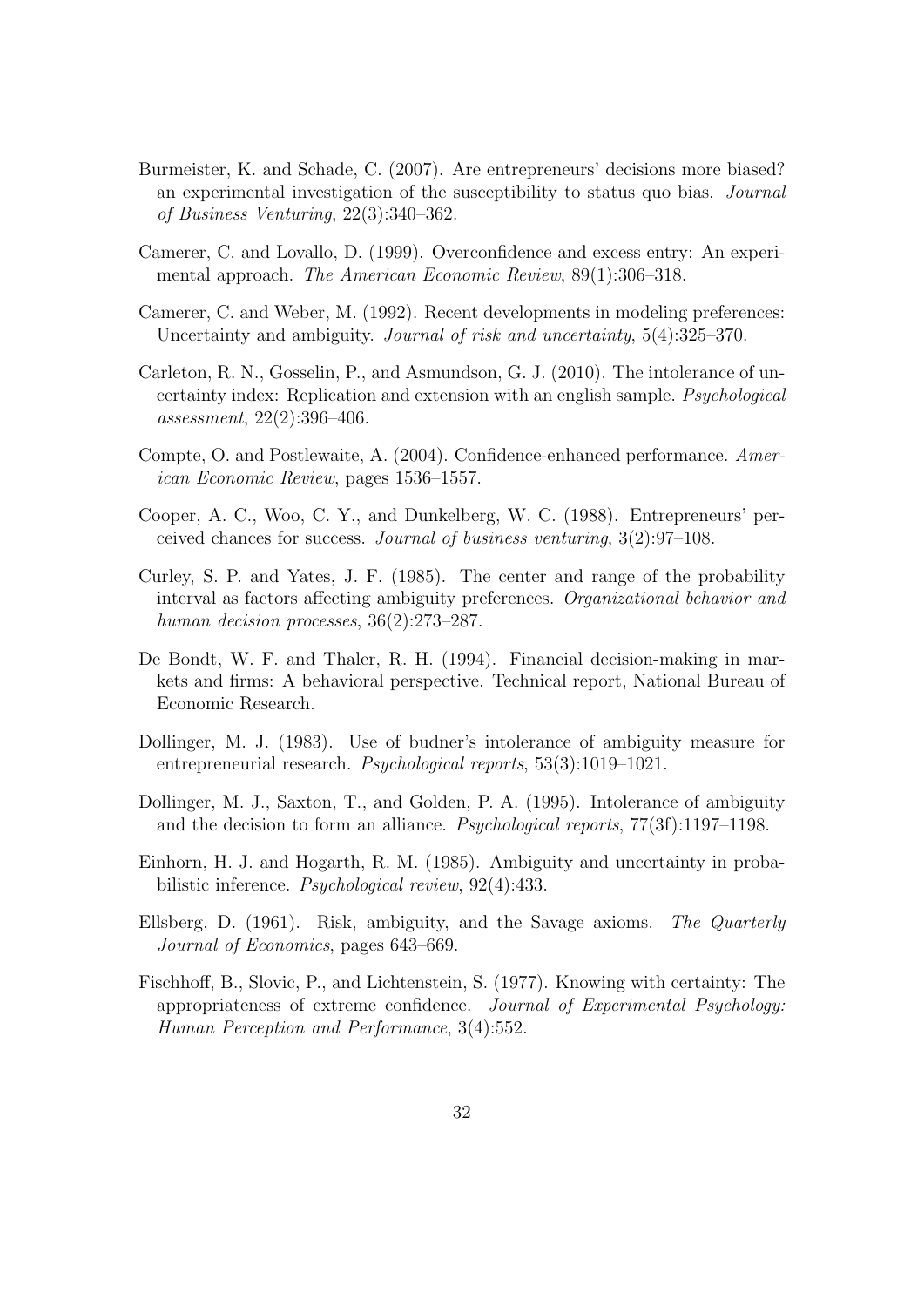- Fox, C. R. and Tversky, A. (1995). Ambiguity aversion and comparative ignorance. The quarterly journal of economics, 110(3):585–603.
- Freeston, M. H., Rhéaume, J., Letarte, H., Dugas, M. J., and Ladouceur, R. (1994). Why do people worry? *Personality and Individual Differences*, 17(6):791–802.
- Frenkel-Brunswik, E. (1949). Intolerance of ambiguity as an emotional and perceptual personality variable. Journal of personality, 18(1):108–143.
- Ghirardato, P., Maccheroni, F., and Marinacci, M. (2004). Differentiating ambiguity and ambiguity attitude. Journal of Economic Theory, 118(2):133–173.
- Gigerenzer, G., Hoffrage, U., Kleinbölting, H., et al. (1991). Probabilistic mental models: A brunswikian theory of confidence. Psychological review, 98(4):506– 528.
- Gilboa, I. (2009). *Theory of Decision under Uncertainty*. Cambridge University Press.
- Gilboa, I. and Schmeidler, D. (1989). Maxmin expected utility with non-unique prior. Journal of mathematical economics, 18(2):141–153.
- Grenier, S., Barrette, A.-M., and Ladouceur, R. (2005). Intolerance of uncertainty and intolerance of ambiguity: Similarities and differences. Personality and individual differences, 39(3):593–600.
- Grieco, D. and Hogarth, R. M. (2009). Overconfidence in absolute and relative performance: The regression hypothesis and bayesian updating. Journal of Economic Psychology, 30(5):756–771.
- Griffin, D. and Tversky, A. (1992). The weighing of evidence and the determinants of confidence. Cognitive psychology, 24(3):411–435.
- Hamilton, B. H. (2000). Does entrepreneurship pay? an empirical analysis of the returns to self-employment. Journal of Political Economy, 108(3):604–631.
- Hayward, M. L., Shepherd, D. A., and Griffin, D. (2006). A hubris theory of entrepreneurship. Management Science, 52(2):160–172.
- Headd, B. (2003). Redefining business success: Distinguishing between closure and failure. Small Business Economics, 21(1):51–61.
- Heath, C. and Tversky, A. (1991). Preference and belief: Ambiguity and competence in choice under uncertainty. Journal of risk and uncertainty, 4(1):5–28.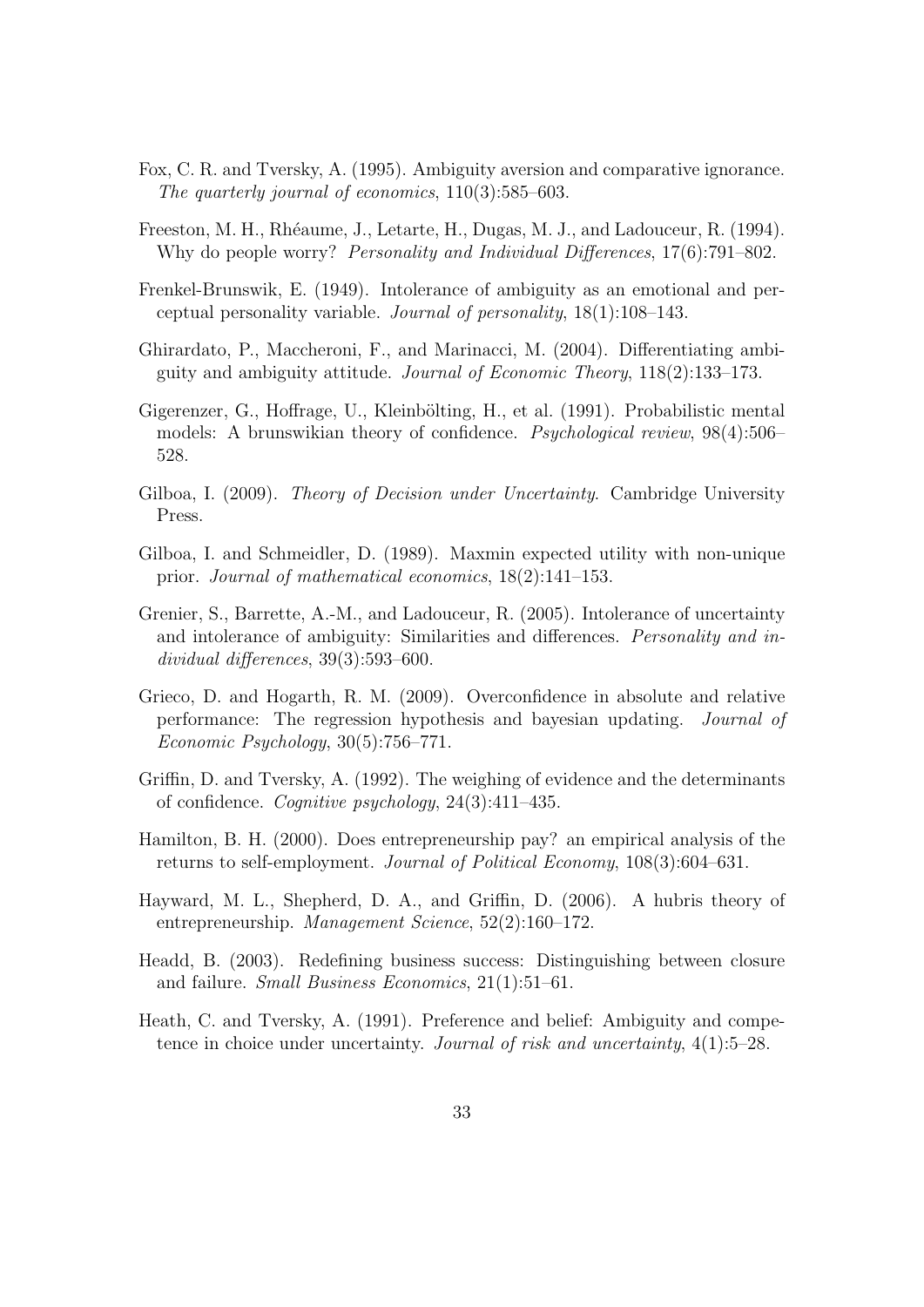Heller, Y. (2011). Overconfidence and diversification. Available at SSRN 1691790.

- Hilary, G. and Menzly, L. (2006). Does past success lead analysts to become overconfident? Management Science, 52(4):489–500.
- Hoelzl, E. and Rustichini, A. (2005). Overconfident: Do you put your money on it?\*. The Economic Journal, 115(503):305–318.
- Kahneman, D. and Tversky, A. (1979). Prospect theory: An analysis of decision under risk. Econometrica: Journal of the Econometric Society, pages 263–291.
- Keynes, J. (1921). oa treatise on probabilityv. London: Macmillan  $\mathcal{C}_0$ .
- Kilka, M. and Weber, M. (2001). What determines the shape of the probability weighting function under uncertainty? Management science, 47(12):1712-1726.
- Klibanoff, P., Marinacci, M., and Mukerji, S. (2005). A smooth model of decision making under ambiguity. Econometrica, 73(6):1849–1892.
- Knight, F. (1921). Risk, Uncertainty, and Profit. New York: Kelley and Millman.
- Koellinger, P., Minniti, M., and Schade, C. (2007). I think I can, I think I can: Overconfidence and entrepreneurial behavior. Journal of Economic Psychology, 28(4):502–527.
- Krueger, N. and Dickson, P. R. (1994). How believing in ourselves increases risk taking: Perceived self-efficacy and opportunity recognition. Decision Sciences, 25(3):385–400.
- Mac Donald Jr, A. (1970). Revised scale for ambiguity tolerance: Reliability and validity. Psychological reports, 26(3):791–798.
- March, J. G. and Shapira, Z. (1987). Managerial perspectives on risk and risk taking. Management science, 33(11):1404–1418.
- McLAIN, D. L. (2009). Evidence of the properties of an ambiguity tolerance measure: The multiple stimulus types ambiguity tolerance scale-ii (mstat-ii) 1. Psychological reports, 105(3):975–988.
- Moore, D. A. and Healy, P. J. (2008). The trouble with overconfidence. Psychological review, 115(2):502.
- Pontikes, E. G. (2012). Two sides of the same coin how ambiguous classification affects multiple audiences evaluations. Administrative Science Quarterly, 57(1):81–118.